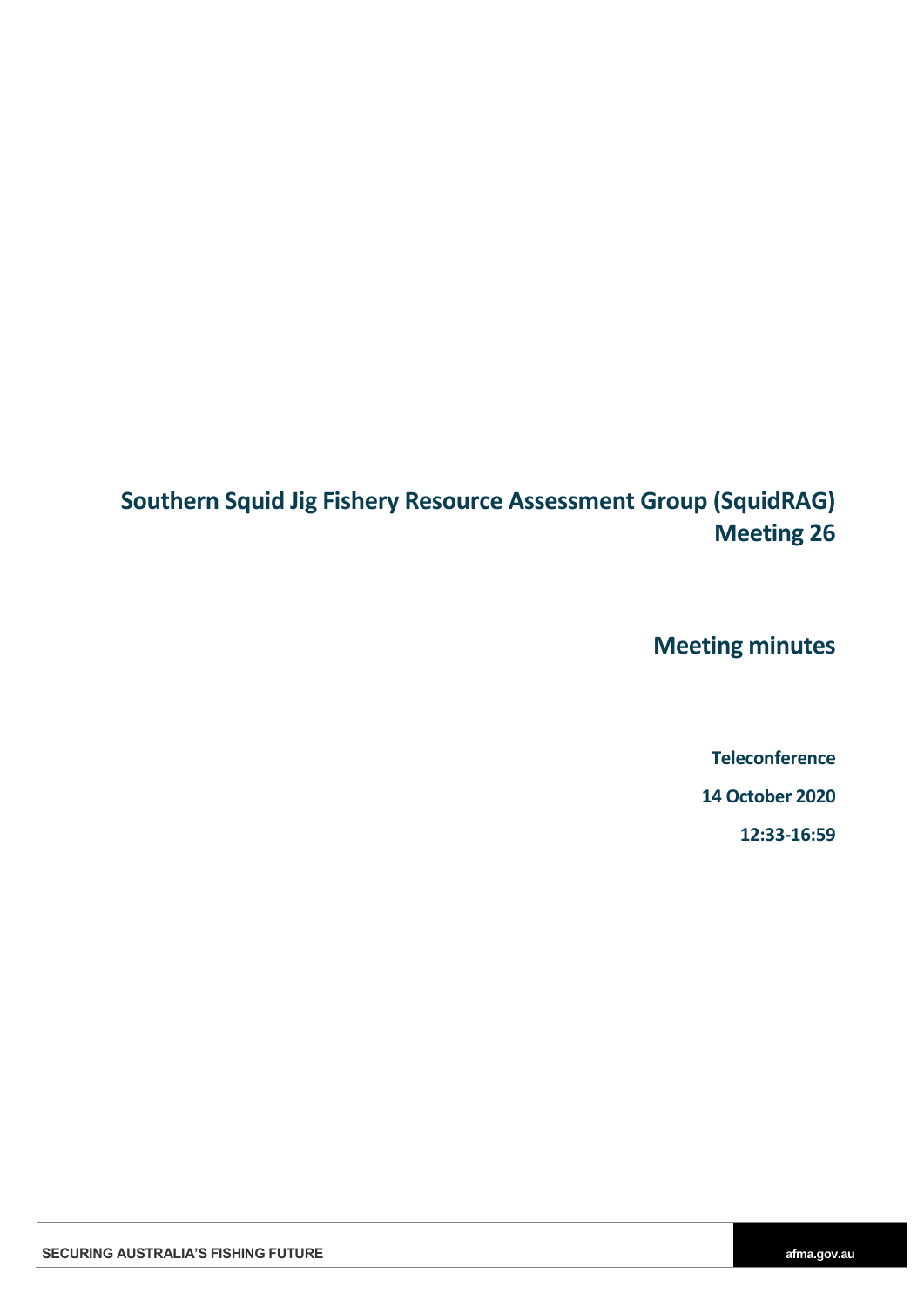## **Agenda item 1. Preliminaries**

#### **1.1 Welcome and apologise**

- 1. Dr Lianos Triantafillos, the Chair, welcomed members and observers to the meeting and made an Acknowledgement of Country statement recognising the Traditional Owners of the many lands in which we met and payed respect to Elders past, present and emerging.
- 2. SquiqRAG (the RAG) members noted the Acknowledgement of Country, that the meeting was being recorded and commenced proceedings.

#### **3. Membership**

**4. Observers**

| Lianos Triantafillos | Chair                    |
|----------------------|--------------------------|
| Debbie Wisby         | Industry Member          |
| Shijie Zhou          | Scientific Member        |
| Robert Curtotti      | Economics Member         |
| <b>Terry Romaro</b>  | Industry Member          |
| Dan Corrie           | AFMA Member              |
| Heather Johnston     | <b>Executive Officer</b> |
| <b>Observers</b>     |                          |
| Kehani Manson        | AFMA                     |
| Rocio Noriega        | <b>ABARES</b>            |

#### **1.2 Declarations of interest**

- 5. The RAG members followed the conflict of interest declarations as outlined in [Fisheries Administration](https://www.afma.gov.au/sites/default/files/fap12_to_reflect_legislative_changes_and_economic_advice_-_october_2018.pdf?acsf_files_redirect)  [Paper 12](https://www.afma.gov.au/sites/default/files/fap12_to_reflect_legislative_changes_and_economic_advice_-_october_2018.pdf?acsf_files_redirect) (FAP12). Members and participants reviewed and updated the Declarations of Interest included at **[Attachment A](#page-15-0)**
- 6. The industry members declared a potential conflict with Agend[a item 3 '2021 TAE advice'](#page-4-0). Both industry members left the meeting while the RAG considered their interests and how they should be managed. The RAG decided they could be part of the discussion, but should not be in the meeting when the RAG is forming any advice for Agenda Item 3.
- 7. When the industry members returned to the meeting the RAG discussed that it is an option for industry to not leave the meeting when the advice is being formed and was subsequently decided by the RAG that industry members may remain in the meeting while advice is being formed, however they would not provide input to the formal recommendation.

### **1.3 Adoption of agenda**

8. The RAG adopted the agenda (**[Attachment B](#page-17-0)**) and added Agenda Item 8 'S[quidRAG terms of reference](#page-2-0)' and changed Agenda Item 3 from '2021 TAE recommendation' to '2021 TAE advice'.

### **1.4 Minutes of previous meeting**

9. The RAG noted that the final minutes of the SquidRAG 25 meeting on 23 July 2020 are available on the [AFMA website](https://www.afma.gov.au/sites/default/files/squidrag_25_-_final_minutes.pdf) ('Fisheries Management' – 'Committees'- 'Resource Assessment Groups'- 'SquidRAG')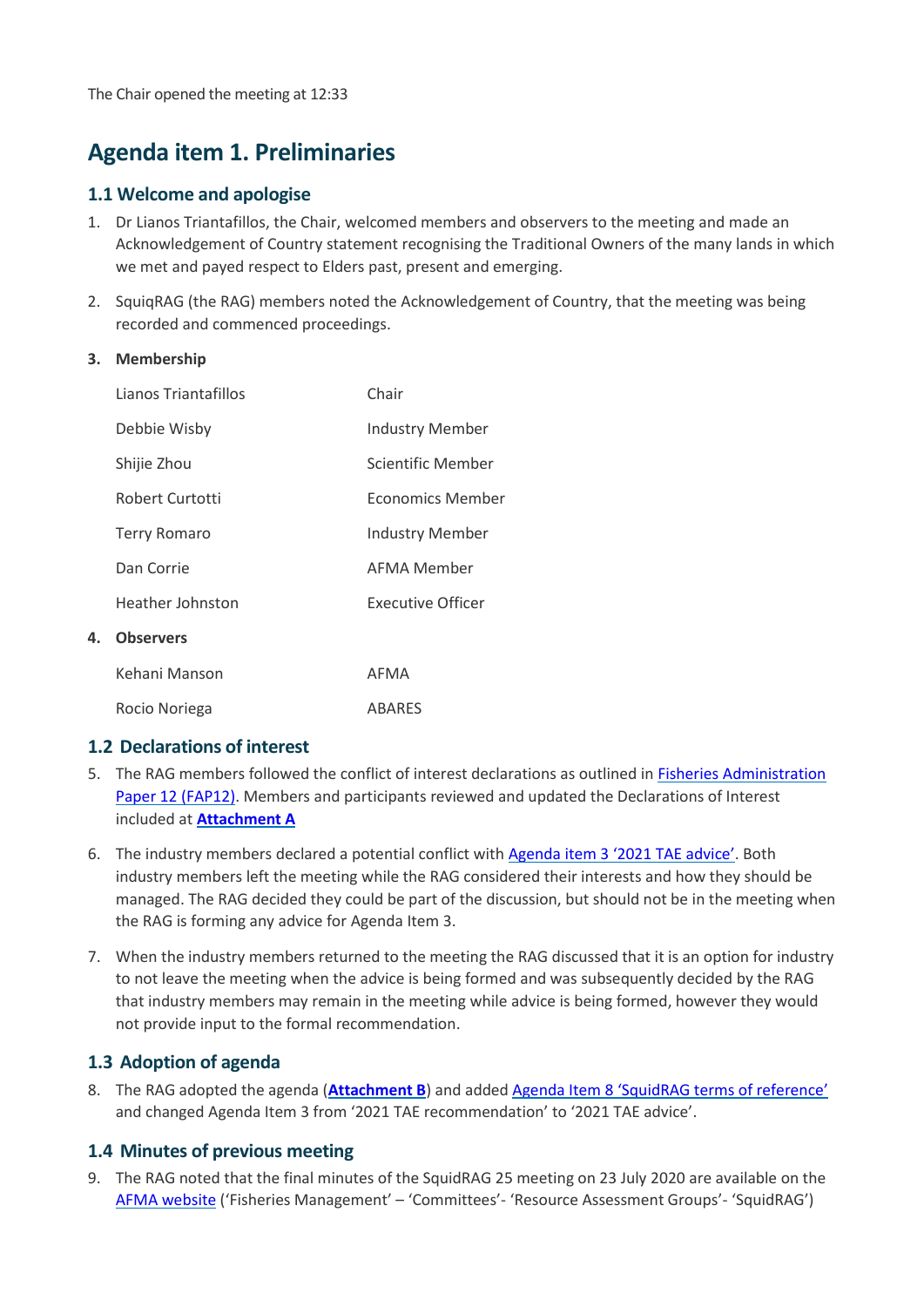### **1.5 Actions arising from previous meetings**

10. The RAG noted the action items from previous meetings and the updates provided by the Executive Officer at **[Attachment C](#page-18-0)**.

## <span id="page-2-0"></span>**Agenda item 8. SquidRAG terms of reference**

- 11. AFMA introduced the item and asked the RAG to note that in the absence of a specific terms of reference (TOR) for the RAG, the current membership does not allow for a quorum in accordance with FAP12.
- 12. The RAG noted the following update from AFMA:
	- In accordance with FAP12 a quorum is considered to be, unless a RAGs TOR state otherwise, the chair, an AFMA member, an industry member and at least two scientific members, covering the relevant scientific disciplines.
	- FAP12 does not recognise the economics member as a scientific member for the purpose of a quorum.
	- AFMA are of the opinion that where there is a declared conflict of interest it would not have any implications on whether there is a quorum if the RAG/MAC agrees that those members cannot be in the meeting when a recommendation is being made.
	- AFMA does not believe there will be any retrospective implications of not having a quorum.
	- The current membership does not allow for a quorum under FAP12 and this has been recognised previously.
	- Without a quorum, the RAG may provide advice but not formal recommendations.
	- AFMA felt that it was appropriate to maintain the current membership and establish a specific TOR.
	- AFMA have drafted a TOR for the RAG which will require sign off from the AFMA Commission.
	- The draft TOR proposed that a quorum for the RAG would be: the chair, AFMA member, industry member, scientific member and economic member.
- 13. The RAG made the following key points:
	- If a member is unable to attend they are able to provide a proxy however it is unclear if they would contribute towards the quorum.
	- Members are not able to fill two positions at once for the purpose of the quorum, for example the Chair could not also be the scientific member.
	- An issue with having a small RAG membership is that it would only take one member not being able to attend for there not to be a quorum.
	- While the economics member is important, they may not need to be included in the quorum.
	- It would not be appropriate to provide some recommendations, such as a TAE, without the scientific member at the meeting, and as such they would need to be part of the quorum.
	- Even with a revised TOR, only having one scientific member on the RAG could cause issues. This could be resolved by providing enough notice for the meeting to ensure members can attend, otherwise the meeting date could be moved.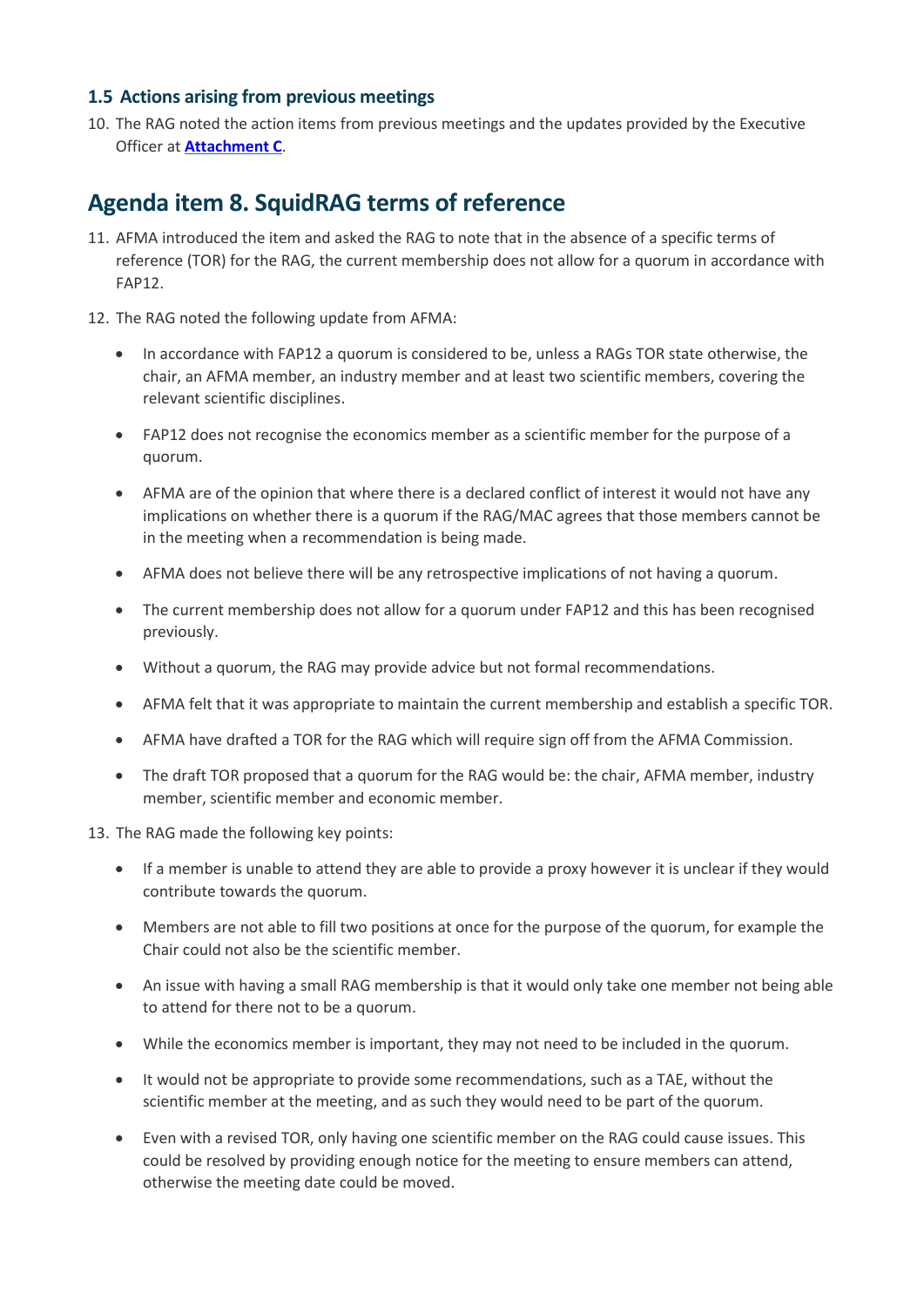**Action item 1.** AFMA to determine whether a proxy for a member would contribute towards the quorum.

**Action item 2.** AFMA to consider the advice provided by the RAG and provide an update draft TOR to the RAG for comment prior to sign off by the Commission.

## **Agenda item 2. Fishery update**

14. The Chair introduced the item and asked the RAG to note the AFMA Management, industry and economic updates for the Southern Squid Jig Fishery (SSJF) and that other management updates addressed in the Agenda for this meeting are not included in this update.

### **2.1 AFMA Management**

15. The AFMA member provided an update on matters relevant to the management of the SSJF:

- The draft 2020-21 SSJF budget was distributed to industry associations and SEMAC for feedback in early March 2020.
- AFMA recently finalised the fishery budgets for incorporation in the Levy Regulations.
- There was a 25 per cent (\$27 306) decrease in the levy payable for the SSJF in 2020-21 (\$81 602) compared to the levy payable for 2019-20 (\$108 908).
- The decrease in the levies relates mainly to an under spend of the 2019-20 budget relating to consultant fees for the RAG, and the decrease in fishing activity during the 2019-20 financial year resulting in fewer data collection and management resources.

### **2.2 Industry**

16. The RAG industry members provided an update on matters relevant to the fishery:

- There has been no fishing since the RAG last met in June 2020.
- Fishers and process are unsure what the impacts of the COVID-19 pandemic will be on market demand and beach price.
- It is expected that some operators will commence fishing in January 2021 but this will be dependent on processors ability to purchase, market demand and beach price.

### **2.3 Economic**

17. The RAG economic member provided an update on matters relevant to the fishery:

- The 2019/20 financial year was a better year for beach price than previous years with the Sydney Fish Market price for that period being around \$5.80 per kg compared to 2017/18 which was around \$2.50 per kg.
- Despite the increase in beach price the Gross Value Product (GVP) has decreased due to the decrease in catches.
- If squid was to be exported it would be at a competitive exchange rate, which may also have an impact on imports as it is likely to make them more expensive.
- Fuel prices have decreased, relative to recent years, but it is unsure what will happen long term.
- ABARES will be investigating the broader impacts of the COVID-19 pandemic on the fishing industry in the coming months and are expected to publish a report on these findings.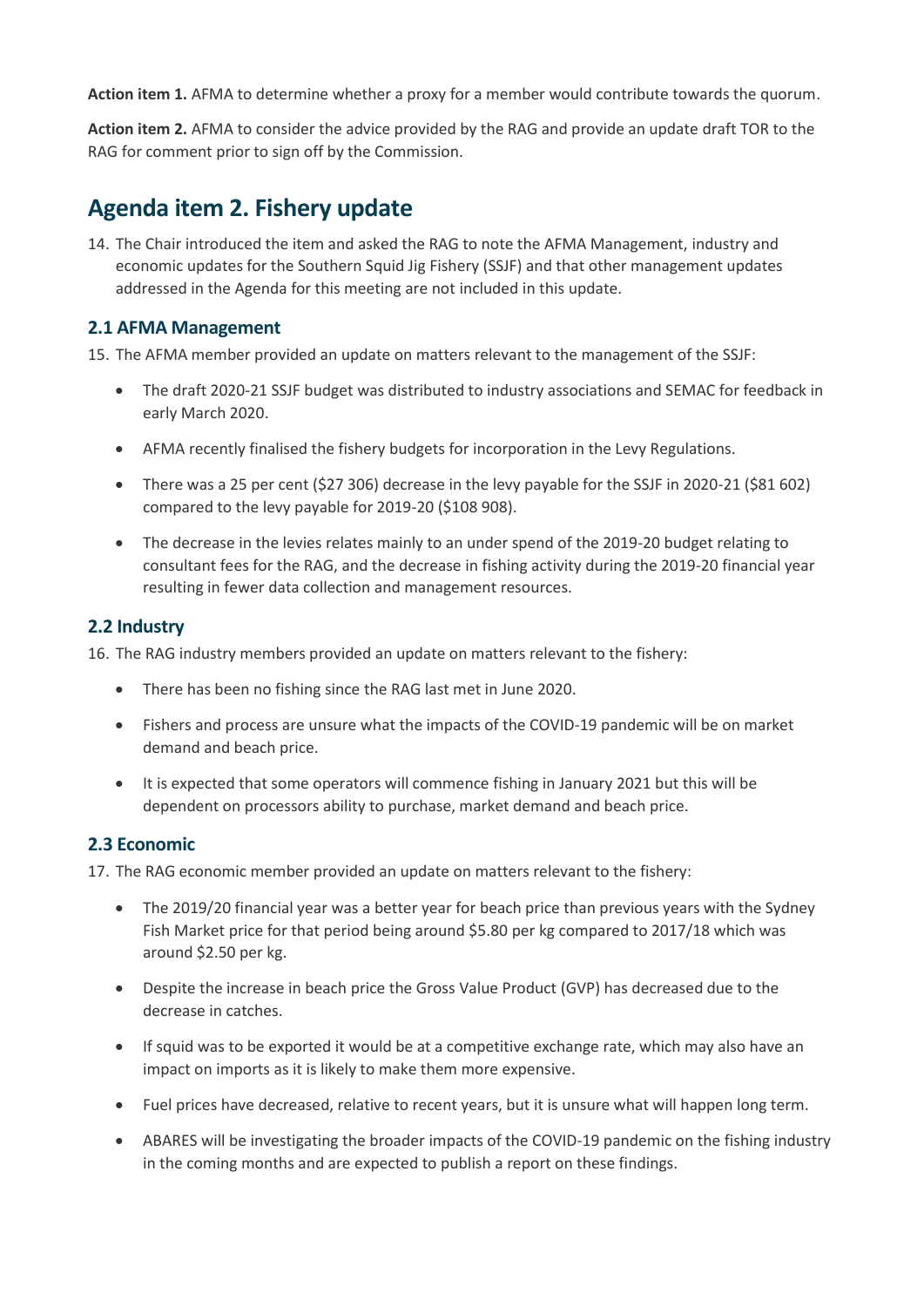## <span id="page-4-0"></span>**Agenda Item 3. 2021 TAE advice**

- 18. AFMA introduced the agenda item and asked the RAG to provide advice to the South East Management Advisory Committee (SEMAC) and the AFMA Commission on the total allowable effort (TAE) for the SSJF 2021 fishing season starting on 1 January 2021.
- 19. The RAG noted the following update from AFMA:
	- Prior to the start of the SSJF fishing season (1 January each year), the AFMA Commission determines the TAE as the number of jig machines that can operate in the fishery. In setting the TAE, the AFMA Commission considers advice from the RAG and SEMAC.
	- When developing TAE advice, the RAG should have regard to the objectives set out in the *[Southern](https://www.legislation.gov.au/Details/F2012C00161)  Squid Jig Fishery [Management Plan 2005](https://www.legislation.gov.au/Details/F2012C00161)* (The Management Plan), in particular, the need to ensure the ecological sustainability of target stocks and bycatch, and to maximise economic efficiency in the exploitation of fisheries resources.
	- The [SSJF Harvest Strategy](https://www.afma.gov.au/sites/default/files/uploads/2014/11/Arrow-Squid-FisheryHS.pdf) uses a system of within-season monitoring against catch triggers for the SSJF, SESSF Commonwealth Trawl Sector (CTS) and Great Australian Bight Trawl Sector (GABTS).
	- Gould's squid is the key commercial species in the SSJF and is also taken as byproduct in the CTS and GABTS of the SESSF, and taken as byproduct in Tasmanian and Western Australian managed fisheries. Only minor catches are taken in Victoria and New South Wales.
	- In Commonwealth fisheries, management controls relating to Gould squid only apply to the SSJF, there are no restrictions in terms of effort or catch quota that apply to the trawl sectors of the SESSF.
	- Gould's squid however is assessed in other fisheries, including the SESSF, through the Ecological Risk Assessment (ERA) process.
	- Gould's squid is assessed as 'not overfished' and 'not subject to overfishing' in the [2020 Australian](https://www.agriculture.gov.au/abares/research-topics/fisheries/fishery-status/southern-squid-jig-fishery)  [Bureau of Agricultural and Resource Economics and Sciences \(ABARES\) Fishery Status Report.](https://www.agriculture.gov.au/abares/research-topics/fisheries/fishery-status/southern-squid-jig-fishery)
	- The majority of squid catches by the SSJF are reported off the coast of Portland, Victoria, and Triabunna, Tasmania, with total catch and catch per unit effort showing considerable variability between seasons.
	- Although the low levels of annual reported bycatch would not be expected to produce measurable impacts on the broader ecosystem, a draft 2020 Bycatch and Discarding Workplan (the Workplan) has been developed which recognises the need to identify, quantify and verify bycatch in the SSJF allowing for bycatch management to be prioritised.
	- Minimal bycatch continues to be reported, with approximately 200 kg of swallowtail caught in one trip, reported during the 2020 fishing season (as of September 2020).
	- While the fishery is characterised by very high levels of latent effort, which leaves the potential for overcapitalisation, the TAE is typically set at a level to minimise the risk of this occurring without introducing any unnecessary impediments to efficiency.
	- The TAE level should also enable the fishery to sustainably exploit the resource and capitalise on a 'boom' season.
	- Only five of the 34 SFRs have been active in 2020.
	- Between January and April 2020 a seismic survey was conducted in an area of the fishery off Portland, Victoria.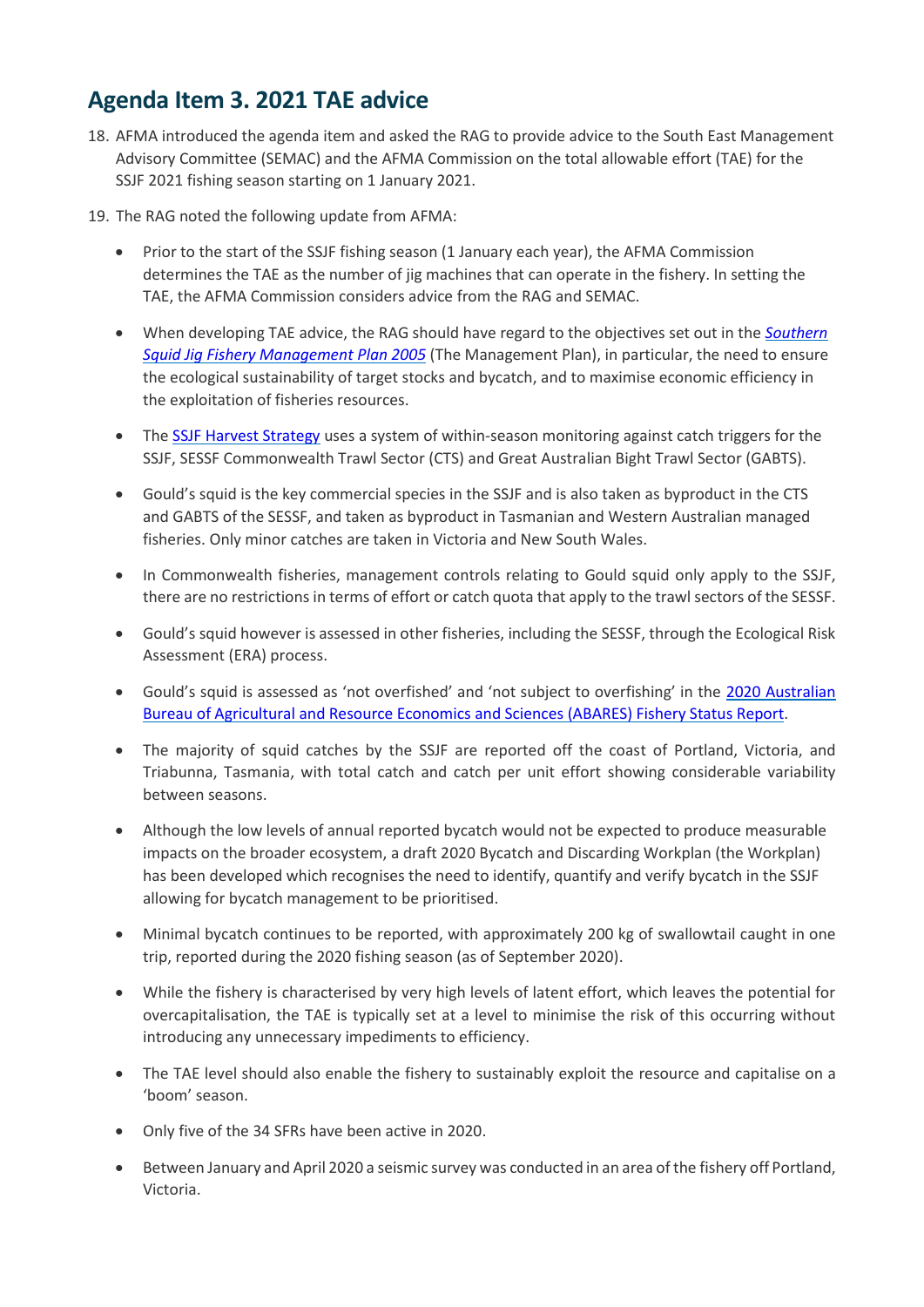- The Operational Area was approximately 93,000 km<sup>2</sup>, with 95% of this area having water depths greater than 200 m, this area also included a 15 km buffer around the proposed survey lines in most cases.
- According to the Tasmanian Scalefish Fishery Assessment 2018-19:
	- o in 2017/18 a total of 528 t of Gould's squid were taken from Tasmanian waters, all but 1.0 t of which was caught by automatic jig and in 2018/19, a total of 155 t was caught, with only 24 t reported under scalefish licences;
	- $\circ$  the majority of the catch in 2018/19 was taken around South-Eastern Tasmania;
	- $\circ$  in the 2018/19 season, catches were lower than in 2017/18 although effort was similar, thus resulting in a notable drop in catch rate in Tasmania;
	- $\circ$  Gould's squid catches from the Tasmanian recreational sector were estimated at 23.7 t in 2017/18; and
	- o in the 2012/13 ERA of the Tasmanian Scalefish Fishery, automatic squid jig fishing was considered a very low risk activity with regard to Gould's squid.

20. The RAG made the following key points:

- Although in recent years the CTS has caught more squid than the SSJF, the cost of the management of the fishery is the responsibility of SSJF statutory fishing right (SFR) holders as it relates to the specific management of the fishery rather than the stock.
- The SESSF ERA process accounts for the catch of Gould's squid in the CTS as it is a byproduct species in the fishery. The cost of this process is covered by SESSF SFR holders.
- In recent years there have been some CTS vessels targeting Gould's squid because of the increased beach price.

**Action item 3.** For the 2021 TAE meeting AFMA to produce maps that illustrate CPUE, as a potential line of evidence to estimate abundance.

21. In formulating it's advice, the RAG noted the following:

- The catch and effort for the 2020 fishing season (as of September 2020) is as follows:
	- $\circ$  SSJF catch is 67 tonnes, which is well below the trigger level of 5000 tonnes.
	- o Trawl catch is approximately 296 tonnes, with 253 tonnes being caught by CTS and 43 tonnes caught by GABTS, which is well below the 2000 tonne trawl limit catch trigger.
	- $\circ$  Combined jig and trawl catch is around 363 tonnes, well below the combined limit catch of 6000 tonnes.
	- o Five SSJF vessels have been active, well below the 30 vessel effort limit in the fishery.
- The catch and effort for the 2019 fishing season was as follows:
	- o SSJF catch was 248 tonnes.
	- o Trawl catch was 425 tonnes.
	- o Combined jig and trawl catch was 673 tonnes.
	- o Seven SSJF vessels were active.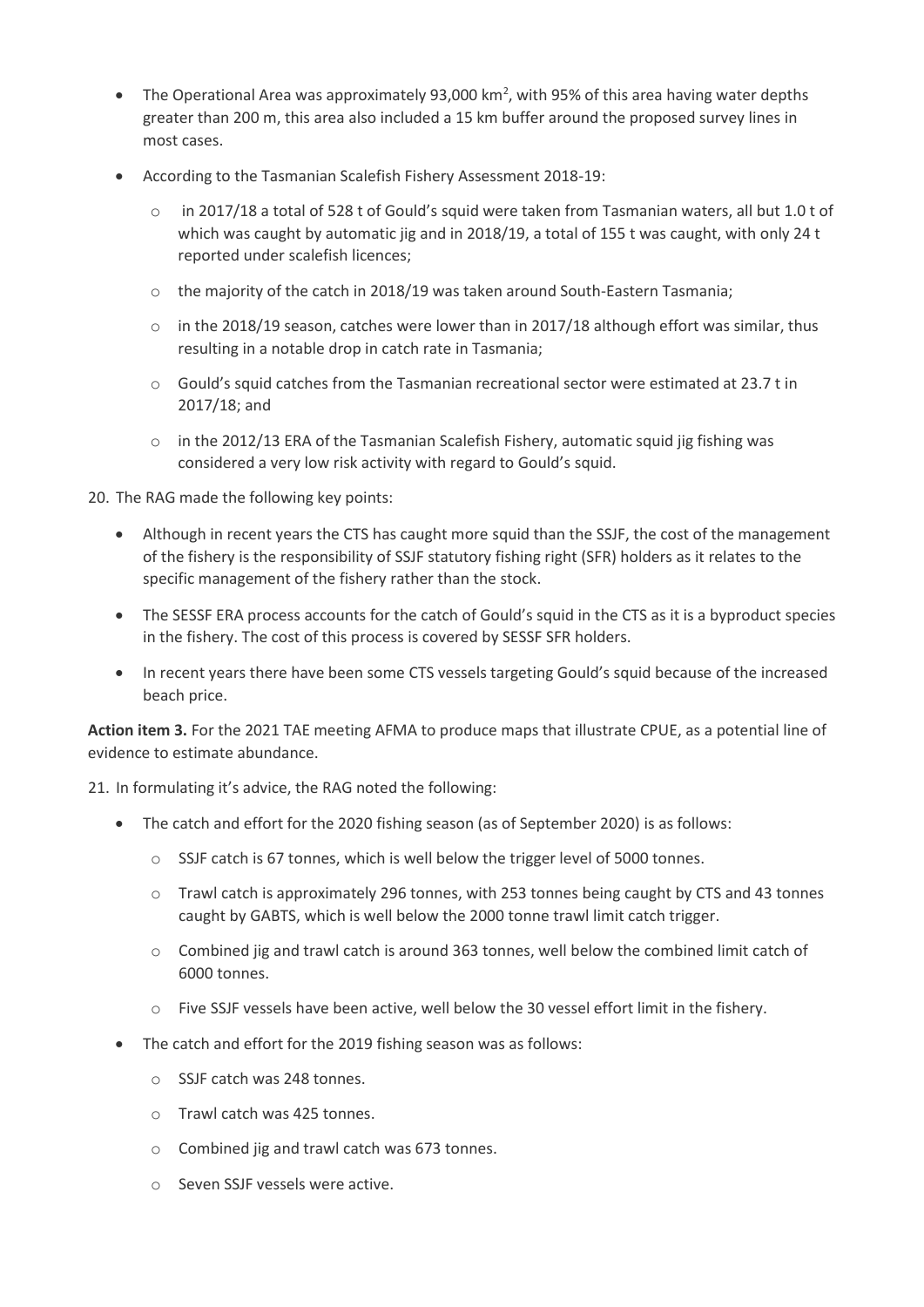- The TAE was 550 standard squid jigging machines in 2020, which has been set at this level since 2013.
- There are 4800 gear SFRs currently held in the fishery (as of September 2020).
- AFMA recommended that the 2021 TAE remain at 550 standard squid jigging machines which means 8.7 SFRs are required for each machine.
- 22. In formulating it's advice, the RAG made the following key points:
	- Effort and catch have decreased since 2019 but apart from that there does not appear to be any other changes in the dynamics of the fishery.
	- The reduction in CTS and SSJF catch and the SSJF operator's limited ability to locate the stock may be an indication that there was a lower abundance of Gould's squid in 2020.
	- The SSJF fleet size may have impacted operator's ability to locate stock, especially in a year of lower abundance.
	- There has been a new operator enter the fishery in 2020 and there were a few operators who would normally fish who didn't in 2020.
	- For those operators who did fish in 2020 many of them finished fishing earlier than usual due to it not being economical for them to continue fishing.

### **Advice**

- 23. Due to attendance at the RAG not meeting the requirements of what constitutes a quorum under section 4.8 of FAP12 the RAG was unable to provide recommendations but were able to provide advice.
- 24. The RAG provided the advice that the 2021 TAE be set at 550 squid jigging machines, as per the 2020 fishing season. With 4800 SFRs in the SSJF, this means 8.7 SFRs are required for each machine.
- 25. The RAG considered this level to be sustainable given the available information; and while there is latent effort in the fishery, the level maintains the capacity of the fleet to respond to changes in squid availability and/or markets.
- 26. The RAG also considered the fishery to be pursuing a proxy of maximum economic yield (MEY) as there is nothing constraining fishing, noting that search costs are prohibitive.

## **Agenda Item 4. Harvest Strategy review**

- 27. AFMA introduced the agenda item and asked the RAG to note that AFMA have proposed to delay the review of the current SSJF Harvest Strategy until there is sufficient additional data collected to undertake a depletion analysis and support an evaluation of catch triggers.
- 28. The RAG considered the background of the Harvest Strategy review, noting the following:
	- The *[Commonwealth Fisheries Harvest Strategy Policy](https://www.agriculture.gov.au/sites/default/files/sitecollectiondocuments/fisheries/domestic/hsp.pdf)* (HSP) and *[Guidelines for the Implementation](https://www.agriculture.gov.au/sites/default/files/sitecollectiondocuments/fisheries/domestic/harvest-strategy-policy-guidelines.pdf)  [of the Commonwealth Fisheries Harvest Strategy Policy](https://www.agriculture.gov.au/sites/default/files/sitecollectiondocuments/fisheries/domestic/harvest-strategy-policy-guidelines.pdf)* (HSP *Guidelines,)* were revised in November 2018.
	- AFMA is required to review all Commonwealth fishery harvest strategies within four years of the implementation of the HSP and HSP Guidelines to ensure they meet the objectives and intent of the updated documents.
	- The current Harvest Strategy was implemented in 2007.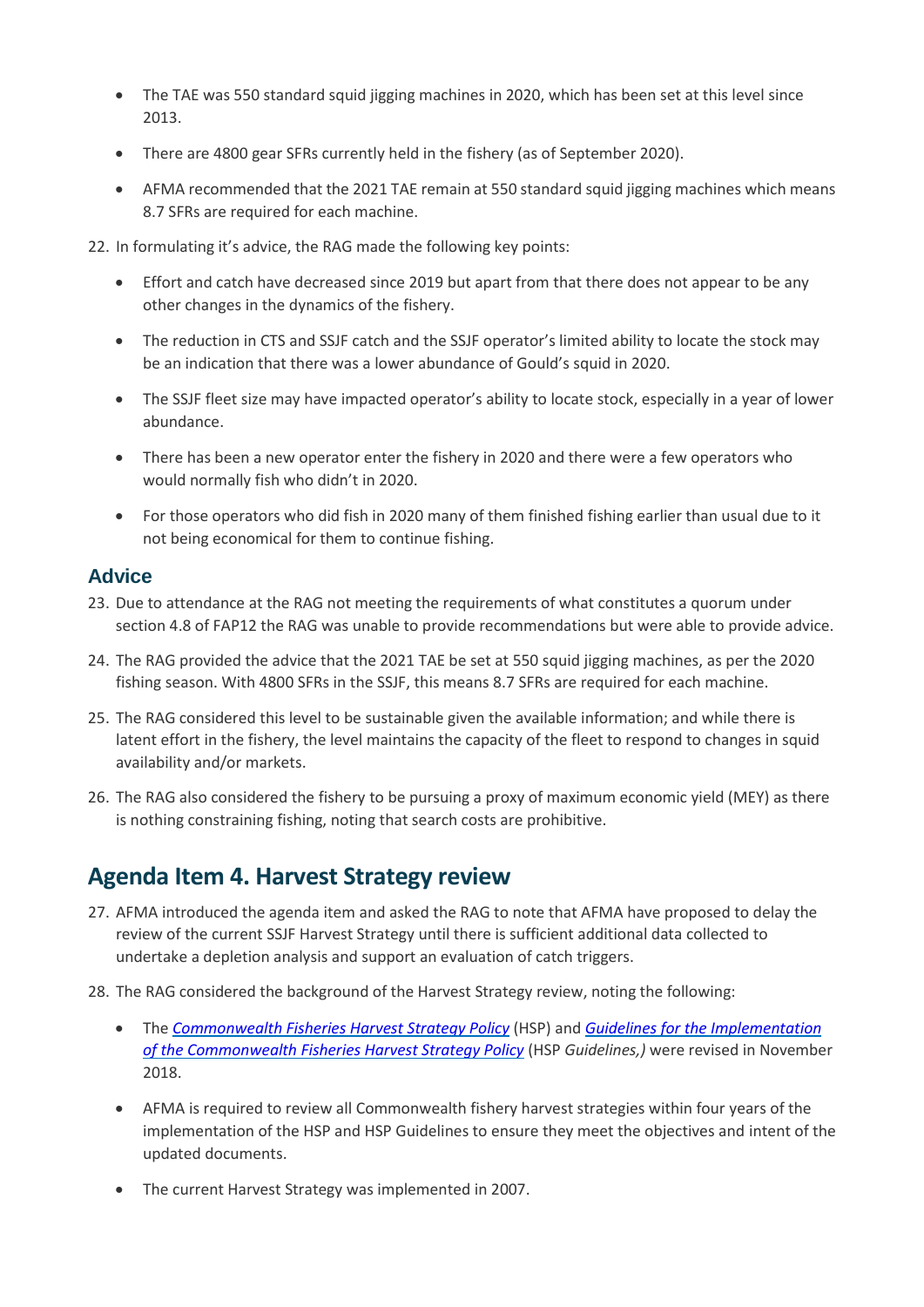- While there has been no formal review since then, the RAG noted in 2014 that the triggers were precautionary and remained appropriate for the current state of the fishery at the time. However, the RAG also noted that a formal review would likely be required to ensure the current Harvest Strategy continues to meet the policy requirements once the revised HSP was released.
- At their June 2020 meeting the RAG considered and provided advice on proposed amendments to the current Harvest Strategy. The RAG made the following key points regarding the review of the current Harvest Strategy:
	- o In the last decade, the size of the squid fishery has contracted to less than 10 vessels and catch has declined. No triggers have been reached since the current Harvest Strategy was implemented.
	- $\circ$  Triggers and decision rules should be reviewed to ensure that they are appropriate for the current state of the fishery and meet the objectives of the HSP and the HSP Guidelines.
	- $\circ$  Triggers should be more sensitive to increases in catch, and decision rules and management responses should be revised to implement a scalable approach.
	- o Introducing lower level catch triggers, with decision rules to monitor/analyse in season trends (e.g. CPUE) would allow fishing impacts to be assessed without prompting costly management strategies (e.g. depletion analysis) before they are necessary.
	- $\circ$  Any change in the current trigger levels should be justified and use catch and effort data and any other information required to support such an analysis.
	- o Currently, data collected within the SSJF would not support a more informative depletion analysis to that undertaken in th[e Reducing Uncertainty in Fisheries Stock Status \(RUSS\)](https://data.gov.au/data/dataset/pb_russd9aam20150911_11a/resource/2e39ce36-c40e-4ae5-8f60-681d4aa8c842/proxy) [project](https://data.gov.au/data/dataset/pb_russd9aam20150911_11a/resource/2e39ce36-c40e-4ae5-8f60-681d4aa8c842/proxy) and the RAG agreed that additional data should be collected. A crew collected data program would be a cost effective approach for collecting length data for inclusion in future depletion analyses.
	- $\circ$  Length data may not be appropriate because the relationship between length and age is considered poor and highly influenced by environmental conditions for squid.
	- $\circ$  Industry members raised concerns that reducing the catch triggers may impede the economics of the fishery.
- The RAG supported the approach of establishing revised triggers and decision rules which escalate as catch and effort increase subject to the following action items being completed:
	- a) investigate methods and data requirements for evaluating whether the current Harvest Strategy catch triggers remain appropriate, including whether an updated depletion analysis is a cost- effective approach;
	- b) determine whether nominal and/or standardised CPUE is an appropriate performance measure against which triggers can be set; and
	- c) subject to the outcomes of (a) and (b), AFMA to draft a revised set of triggers and decision rules for consideration by SquidRAG.
- At thei[r July 2020 meeting](https://www.afma.gov.au/sites/default/files/semac_40_minutes_final_and_signed.pdf) SEMAC considered the RAG advice and provided advice on proposed amendments to the current Harvest Strategy. SEMAC made the following key points regarding the review of the current Harvest Strategy: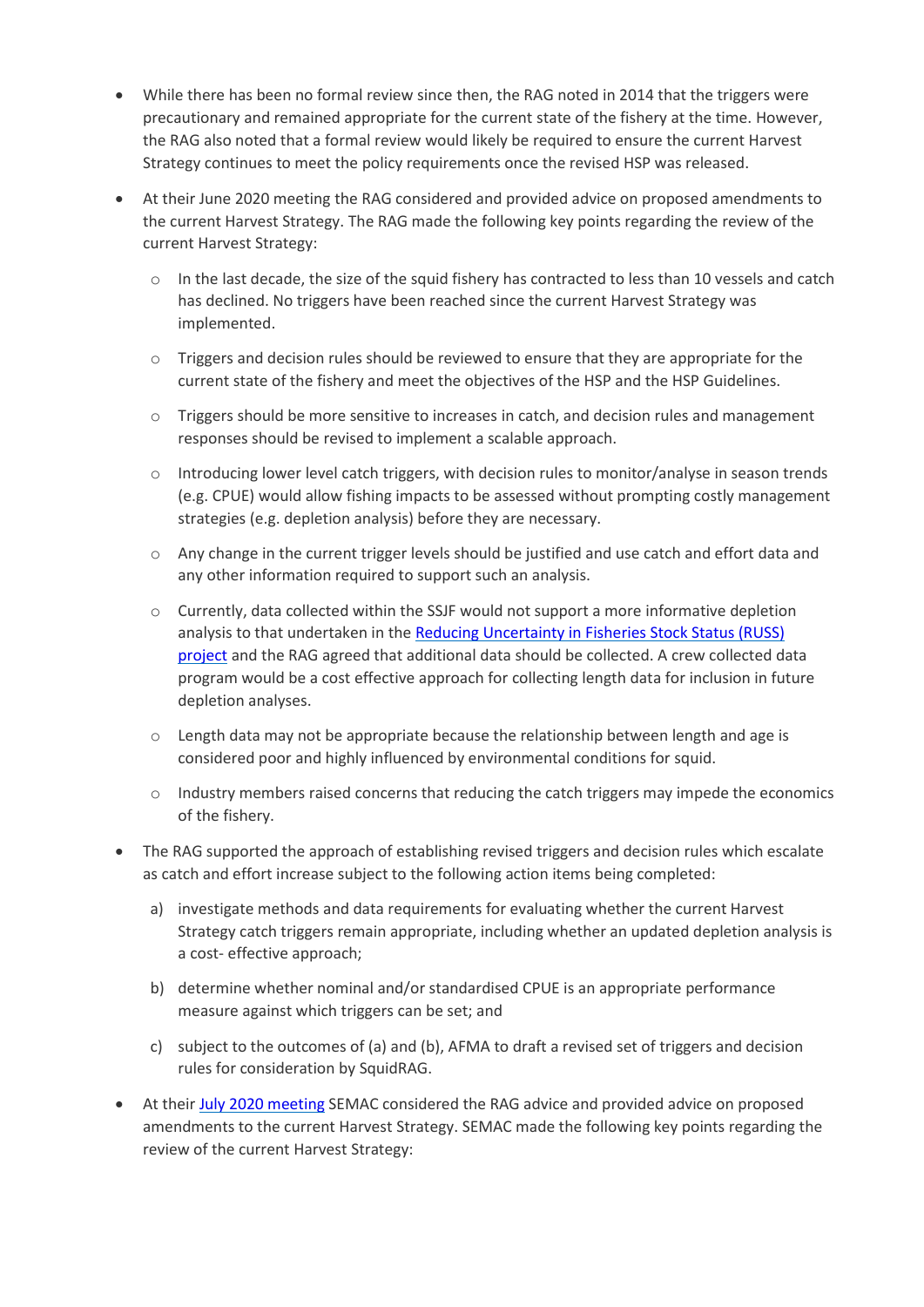- $\circ$  Standardised CPUE might not be a suitable index of abundance for this fishery because of the number of boats and dynamics of the squid stock. Operators spend a lot of time 'searching' which may influence or bias the catch and effort data.
- o As the species are so short lived (11 months), triggers should be annual and within a season to monitor short-term impacts on the stock.
- $\circ$  Squid growth is highly plastic and driven by environmental factors, and SquidRAG should reconsider the value of collecting length information to inform stock assessments.
- o Further thought should be given to developing clear and measurable objectives.

#### 29. The RAG made the following key points:

- Although it was not a full review of the current Harvest Strategy, the review undertaken by the RAG and SEMAC in 2020 may be considered sufficient to meet the requirements of the HSP.
- It would be appropriate to formally note, either in the harvest strategy document itself or on the AFMA website, that the formal review of the harvest strategy has been postponed while additional data is being collected. However, given the uncertainty around the suitability of the current triggers, it would not be appropriate to re-endorse the harvest strategy in its current form.

**Action item 4.** AFMA to establish whether the requirement to review the Harvest Strategy under the HSP have been met.

- 30. The RAG considered an update from AFMA regarding action item 'a) Investigate methods and data requirements for evaluating whether the current Harvest Strategy catch triggers remain appropriate, including whether an updated depletion analysis is a cost-effective approach' from SquidRAG 25, noting the following:
	- AFMA have been in discussions with the RAG scientific member, Dr Shijie Zhou, who advised there are better analytical methods available for depletion analysis to that undertaken as part of the RUSS project – such as the Bayesain framework which allows for the data from all years to be modelled together and for information to be shared between years.
	- The Bayesain approach would allow for an updated analysis, despite very little additional data being available since the last analysis. In addition, unlike the analysis undertaken as part of the RUSS project, this approach does not make as many assumptions about recruitment, migration or natural mortality.
	- This type of depletion analysis has been used for prawn species and it is possible that similar modelling can be carried out of the SSJF.

#### 31. The RAG made the following key points:

- It would be difficult to use a traditional linear regression to estimate other variables that effect the depletion, including growth and recruitment.
- Previous studies have identified that there will be bias if you do not consider recruitment in the depletion analysis.
- Traditionally a depletion analysis separates years but because there is often limited data it may create difficulties in modelling. An alternative is to combine all years in one model.
- Standardised CPUE can be input into a depletion analysis, with the most useful standardisation being within season either by week or month rather than annual.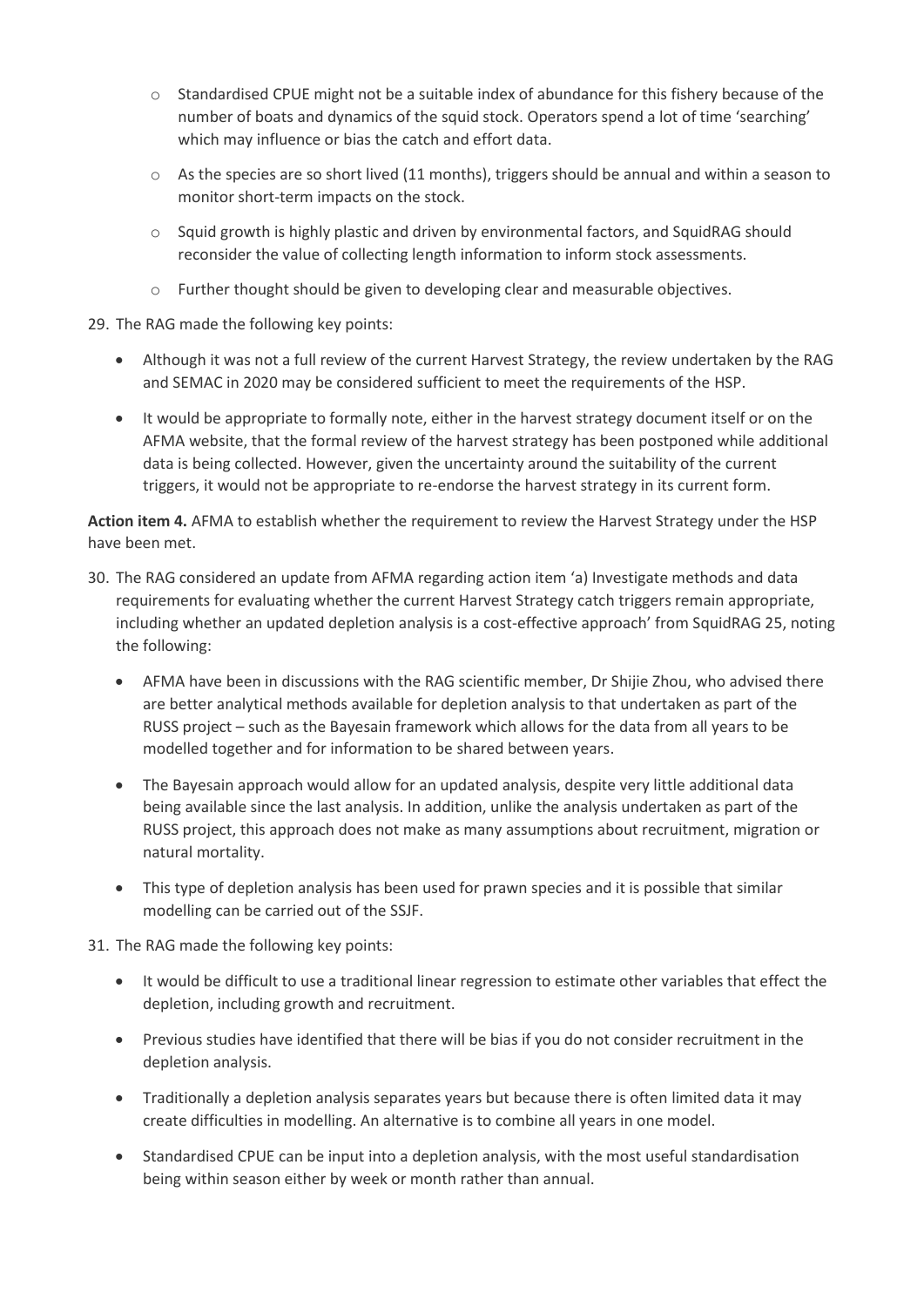A depletion analysis is a typically assessment method for squid fisheries around the world and is a key component of the current Harvest Strategy and it needs to be determined if it is appropriate to be included in a revised Harvest Strategy.

**Action item 5.** AFMA to provide an update at the next squidRAG meeting on:

- a) whether a depletion analysis can be done for Gould's squid; and
- b) if one can be completed which method might be most appropriate and what information would be required.
- 32. The RAG considered an update from AFMA regarding action item 'b) Determine whether nominal and/or standardised CPUE is an appropriate performance measure against which triggers can be set' from SquidRAG 25, noting:
	- AFMA have been in discussion with ABARES regarding their assistance with determining whether nominal and/or standardised CPUE is an appropriate performance measure for the fishery.

33. The RAG made the following key points:

- CPUE may not be appropriate as an in-season limit trigger, however it may be useful as a trigger to increased monitoring and/or conduct further research such as a depletion analysis.
- It will need to be determined at what point does CPUE become an informative indicator for the fishery and what sort of indicator it provides, be it catchability or abundance.
- When establishing a standardised CPUE, in addition to the work completed by Fishwell, it would be valuable to determine what factors influence catchability of squid including economics, operator experience and spatial distribution.
- Consideration should be given to using CTS CPUE as well as SSJF CPUE, noting that the data is received electronically from the CTS so is not subject to the same delays as the SSJF paper logbooks.
- It may not be possible to set appropriate catch triggers annually, as discussed by SEMAC at their July 2020 meeting, without running a survey annually before the season starts.
- An alternative is to determine whether CPUE is a good index of abundance and if so a series of management responses/ triggers could be established.
- The work being proposed by ABARES will be in-kind and will only be undertaken if there is thought to be value to the fishery in undertaking the work.

**Action item 6.** ABARES to provide AFMA with a TOR/ Project scope that describes their proposed work on CPUE.

**Action item 7.** AFMA to circulate the TOR to the RAG and other relevant researchers such as Ian Knuckey and the scientific member on SEMAC for feedback before progressing the work.

- 34. The RAG considered an update from AFMA regarding action item 'c) Subject to the outcomes of (a) and (b), AFMA to draft a revised set of triggers and decision rules for consideration at the next SquidRAG meeting' from SquidRAG 25, noting the following:
	- While a review of the current Harvest Strategy is required under the HSP and HSP guidelines, AFMA are proposing to delay the review until such time as catches increase and sufficient data is collected to support an updated depletion analysis.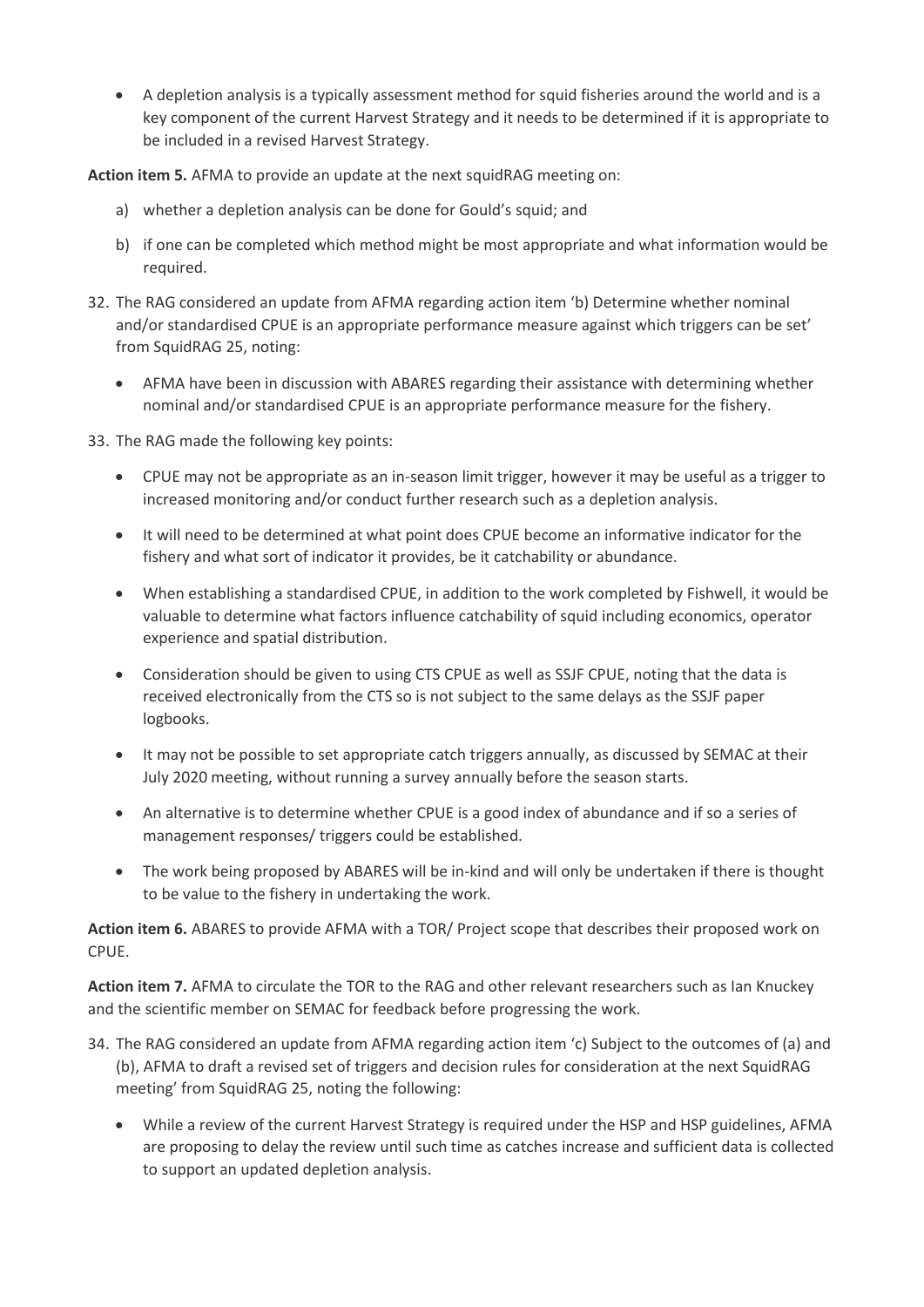- While the Bayesain approach described above will likely be an option moving forward, advice from the RAG and SEMAC to date suggests that additional data will improve the assessment.
- AFMA will include this advice to the AFMA Commission as part of the TAE setting process for the 2021 fishing season.
- Advice will be sought from the RAG each year regarding the risk of catches at their current level to ensure they remain sustainable.

35. The RAG made the following key points:

- The primary driver for reviewing the catch triggers in the fishery is that the current triggers in the Harvest Strategy are based on historic catches and there is some uncertainty about the current dynamics of the fishery.
- The RAG doesn't believe there are any sustainability issues with the current level of catch, however it isn't clear if there would be any sustainability concerns if catch was to increase significantly and whether the current triggers are still appropriate.
- It isn't clear whether a review would result in an increase or decrease to the triggers.

## **Agenda Item 5. Draft Bycatch and Discard Workplan**

- 36. AFMA introduced the agenda item and asked the RAG to consider and provide advice on the draft 2020 SSJF Bycatch and Discarding Workplan (Bycatch Workplan).
- 37. The RAG considered the background of the Bycatch Workplan review, noting the following:
	- The *[Commonwealth Fisheries Bycatch Policy](https://www.agriculture.gov.au/sites/default/files/sitecollectiondocuments/fisheries/environment/bycatch/bycatch.pdf)* (the Bycatch Policy) and the *[Guidelines for the](https://www.agriculture.gov.au/sites/default/files/sitecollectiondocuments/fisheries/environment/bycatch/bycatch-guidelines.pdf)  [Implementation of the Commonwealth Fisheries Bycatch Policy](https://www.agriculture.gov.au/sites/default/files/sitecollectiondocuments/fisheries/environment/bycatch/bycatch-guidelines.pdf)* (the Guidelines) were updated in 2018.
	- The primary objective of the Bycatch Policy is to minimise fishing-related impacts on bycatch species in a manner consistent with the principles of ecologically sustainable development (ESD) and with regard to the structure, productivity, function and biological diversity of the ecosystem.
	- At their June 2020 meeting the RAG were asked to review the progress against the action items outlined in the current Workplan and provide advice on issues to consider when updating the revised workplan. The RAG made the following key points:
		- o Bycatch is very minimal in the fishery, however, it needs to be determined if the logbook reporting of bycatch is accurate.
		- o The RAG has previously requested that AFMA write to industry to remind them of their obligation to report bycatch and discards in the fishery, with a particular focus on assisting with informing the ERA.
- 38. The RAG noted an overview of the structure and content of the Bycatch Workplan, including the Introduction, Fishery Description, Objectives, Ecological Risk Assessments, Bycatch Management Arrangements, Data Collection, Monitoring and Reporting.
- 39. The RAG made the following key points:
	- The management accountability objectives proposed do not currently have any direct mention of consultation with industry.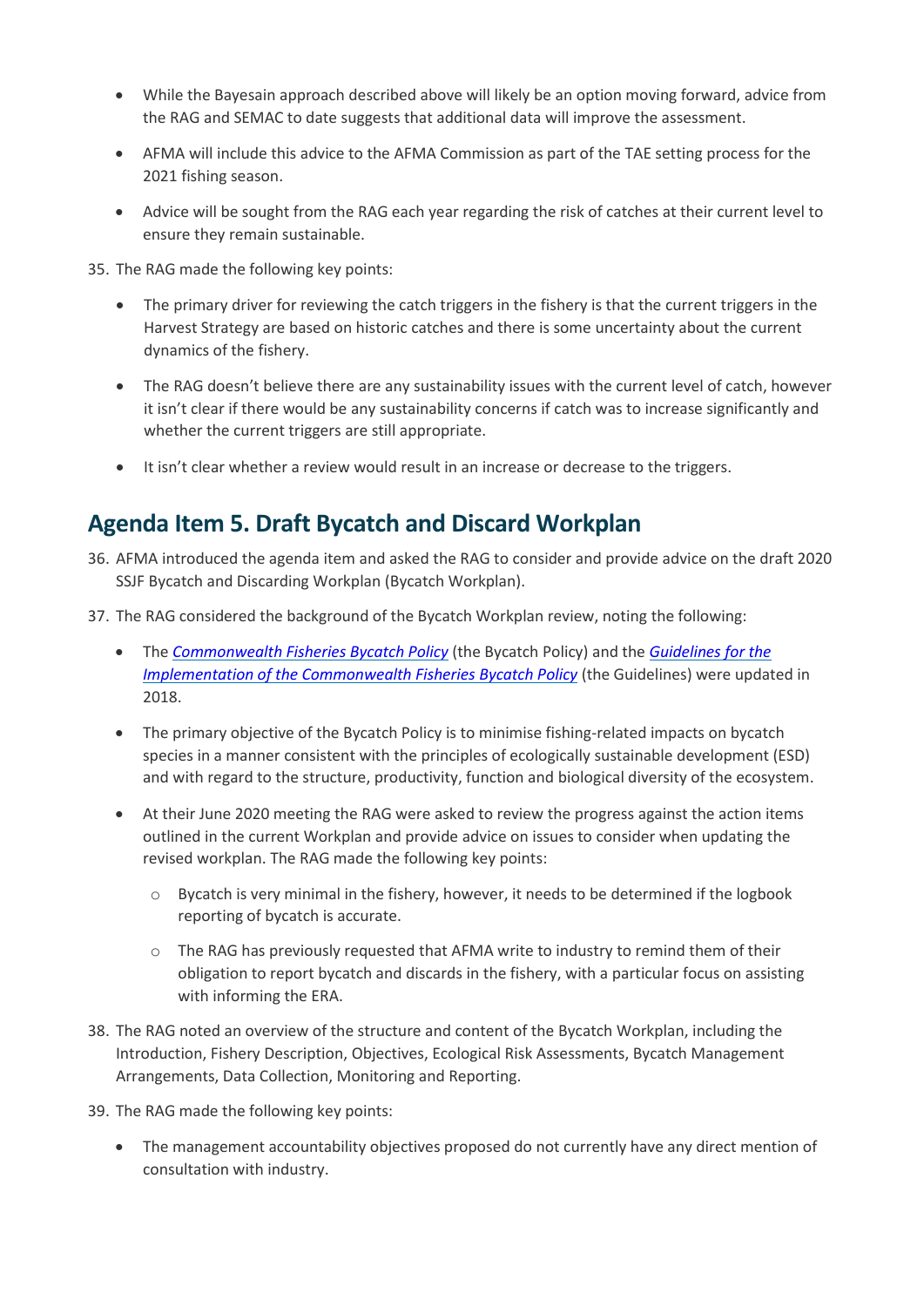**Action item 8.** AFMA to include an objective, developed in conjunction with industry members, which captures the need to consult with industry.

40. The RAG considered the proposed ecological risk assessment section noting:

- AFMA conducts ERAs to identify risks posed by fishing to the ecological sustainability of the species, habitats and communities with which Commonwealth fisheries interact;
- Ecological Risk Management (ERM) strategies are developed to respond to the outcomes of the ERA (which identifies high risk species) and address general bycatch and discarding issues in the fishery;
- bycatch is considered to be low in the SSJF, with only six tonnes of bycatch reported since logbooks were introduced in 2001, of which four tonnes were recorded as 'squids' in 2008;
- there was no bycatch reported between 2009 and 2018;
- the SSJF ERA was last undertaken in 2007; with an ERM developed for the SSJF in 2009;
- the assessment identified 216 TEP species which are theoretically found within the area of the fishery;
- none of these 216 species were assessed as being at risk from commercial fishing operations in the SSJF; and
- due to the low levels of bycatch, the SSJF has not been listed as a 'high priority' for an updated ERA. Unless a high priority issue, requiring immediate action, the SSJF is not scheduled to be reassessed until after 2022.
- ERA's are required to account for the fisheries impact on bycatch species and the broader ecosystem, however like other assessments, there needs to be a justification to undertake the ERA – there is less fishing effort now compared to when the last ERA was completed.
- An ERA for this fishery is not currently scheduled, as other fishery assessments have been prioritised.
- The cost of an ERA is dependent on the complexity and risk in the fishery.

## **Action Items**

- 41. The RAG considered the proposed action items section(summary provided at **[Attachment D](#page-22-0)**), noting the following:
	- Although the low levels of annual reported bycatch would not be expected to produce measurable impacts on the broader ecosystem, the Workplan recognises the need to identify, quantify and verify bycatch in the SSJF allowing for bycatch management to be prioritised.
	- This which will be achieved through the monitoring of the actions at **[Attachment E](#page-23-0)**.
	- Action items are designed to collect the information needed to improve data collection, noting there is no risk currently identified for bycatch species.

**Action item 9.** AFMA to seek adoption of a finalised revised Bycatch and Discarding Workplan from the RAG, once the RAG and SEMAC advice has been incorporated.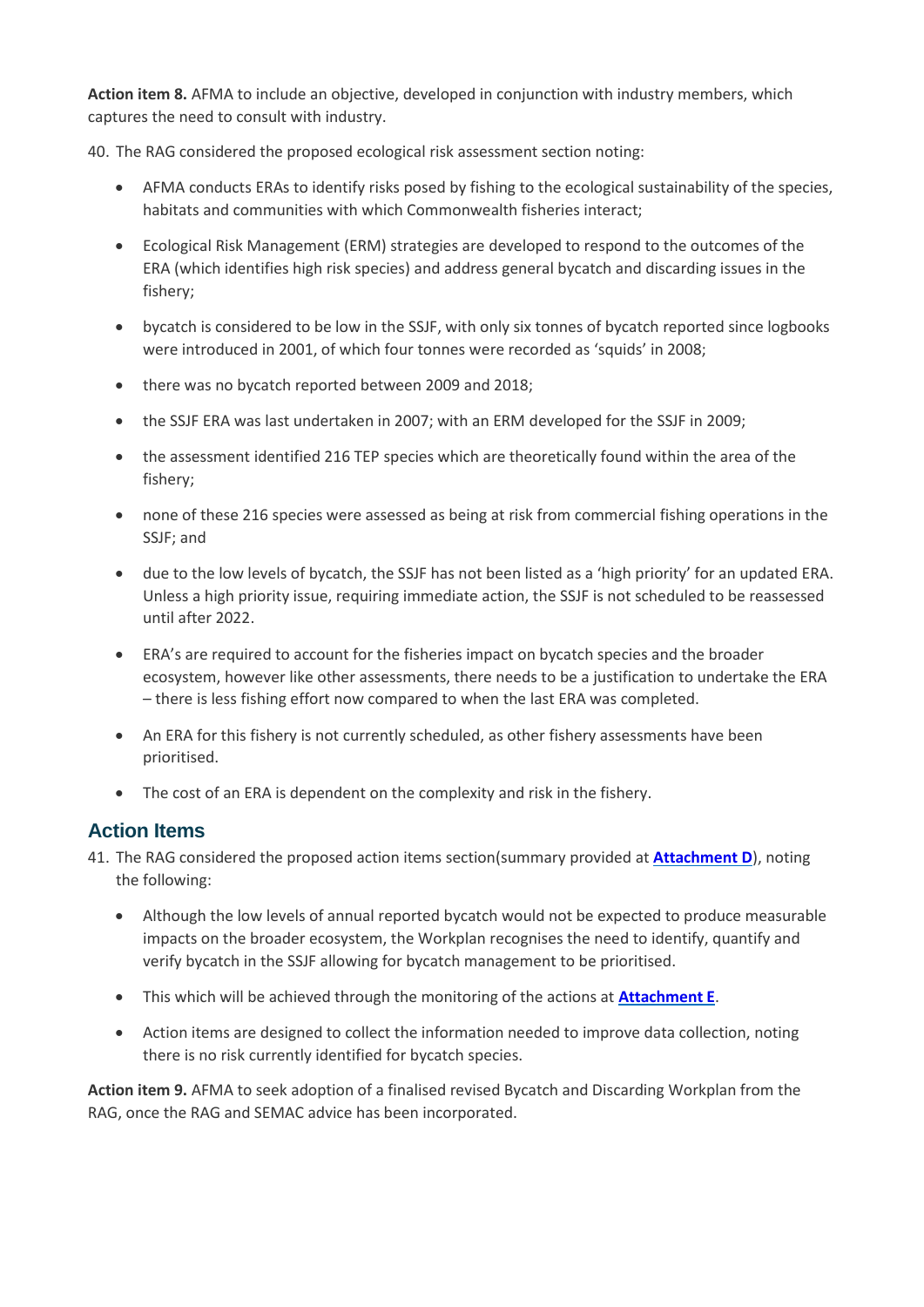## **Agenda Item 6. Draft Data and Monitoring Strategy**

- 42. AFMA introduced the agenda item and asked the RAG to consider and provide advice on the draft 2020 SSJF Data and Monitoring Strategy (draft Data Plan).
- 43. The RAG consider the background of the SSJF Strategic Ecosystem Data Plan(current Data Plan) review, noting the following:
	- The Management Plan requires AFMA develop and implement a strategy to collect, monitor and assess data that is related to the management of the fishery.
	- The draft Data Plan has been simplified, clearly defines the data requirements for the SSJF, ensures data collection is targeted, and supports effective management of the fishery.
	- At their June 2020 meeting the RAG were asked to review the current Data Plan and made the following key points:
		- o The RAG supported AFMAs approach to rationalise the Data Plan and to incorporate the feedback provided regarding the Harvest Strategy review and Bycatch and Discarding Workplan review.
		- $\circ$  The metric used to measure effort needs to be reviewed, with a particular focus on capturing start and end depth, this would assist with providing a more informed estimate of effort and as a result would provide a more informed estimate of CPUE.
		- $\circ$  Anything that may impact on catch rates, such as fishing gear, should be captured in detail in the fishing logbook. This may need to be reviewed to ensure it captures the different efficiencies with different fishing gear.
		- o The findings from the Fishwell Report should be incorporated into the review of the data plan.
	- The draft Data Plan provides an overview of the current data requirements to support effective management and reporting requirements in the SSJF (summary provided at **[Attachment F](#page-25-0)**).
	- Some of the data identified in the draft Data Plan is already collected through existing monitoring programs.
	- Data gaps have been identified, which relate mainly to the additional catch and effort data to improve our understanding of the impact of fishing on Gould's squid and the broader ecosystem.

44. The RAG made the following key point:

- The review of the Data Plan is an opportunity to ensure that the right level of information is collected to assist with the management of the fishery.
- 45. The RAG noted an overview of the structure and content of the draft Data Plan, including Introduction, Fishery Description, Objectives, Data Collection, Monitoring and Reporting, Information and Data Requirements, Data Gaps and Actions, Data Management, Assessment and Review .

## **Data gaps and actions**

46. The RAG considered the proposed data gaps and actions section, noting the following:

- Many of the data requirements for the SSJF are collected through existing monitoring programs, including daily fishing logbooks and catch disposal records.
- Various data gaps have been identified based on advice from the RAG, the findings of various research reports and discussions with relevant experts, most of which relate to additional catch and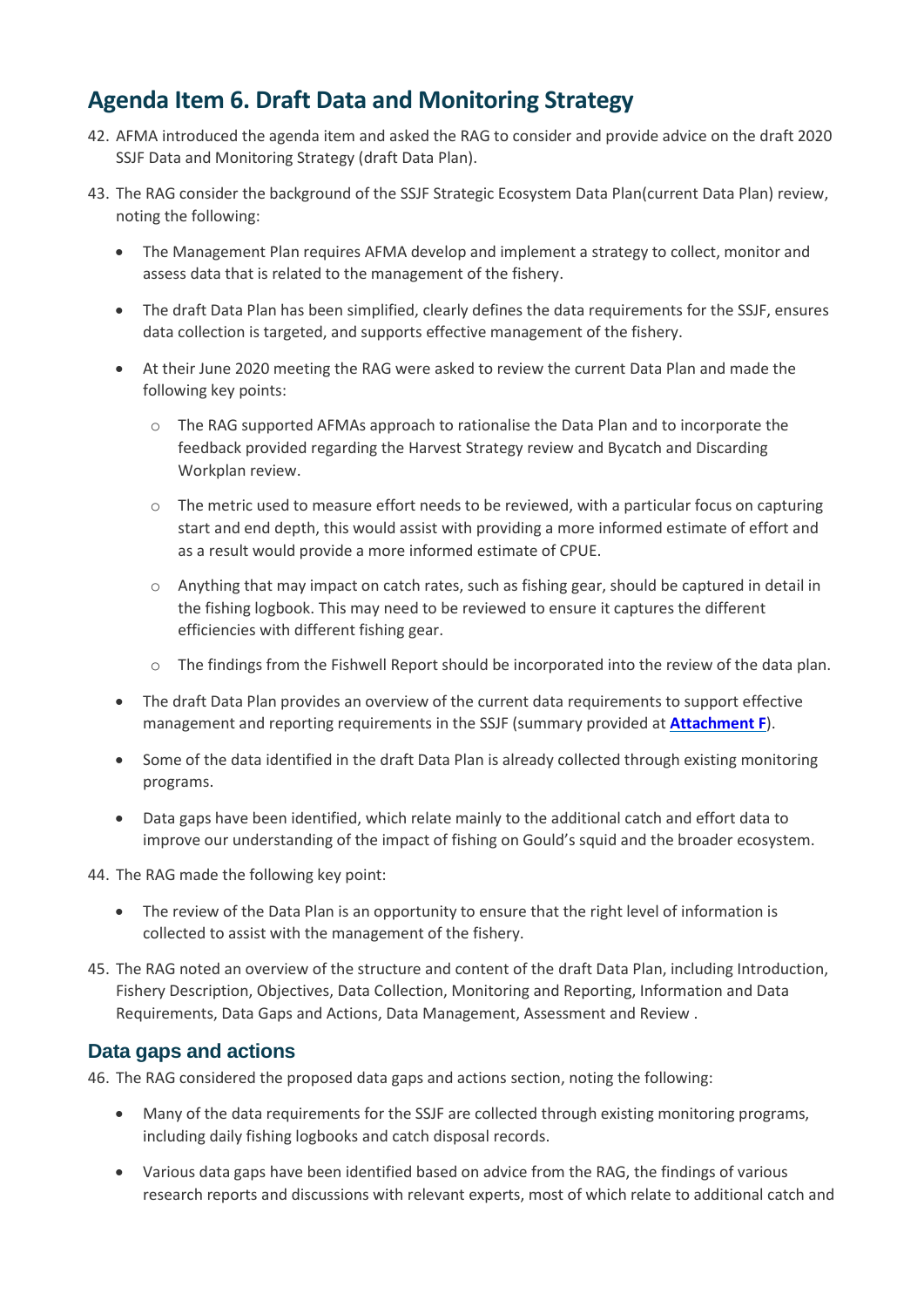effort data to improve our understanding of the impact of fishing on Gould's Squid and the broader ecosystem.

- If the RAG identified any data/information that would be valuable to collect, AFMA will work with industry to ensure that this is collected.
- 47. The RAG made the following key points:
	- The distance a vessel travels in a single drift is dependent on a number of factors such as the tide, if the vessel is on anchor or using a parachute and as a result it would be valuable to collect start and end location and whether the vessel is on anchor, using a parachute or drifting.
	- The SSJF industry are very engaged and it will be important for AFMA to have a discussion with them regarding what they consider to be the key factors that influence catch. It is anticipated that this information might include type of machine used, skipper experience and year of gear installation.
	- Currently the 'gear and skippers details' page is only completed once in the logbook but it might be appropriate to include some additional pages and ask that it is filled out if any of the information changes during the duration of the logbook.
	- With regards to the information currently collected in the logbooks, it should be assessed how often the information is required such as collecting logbook information on a shot by shot basis rather than a daily and the number of machines used per shot rather than in the gear and skipper details page at the front of the book.
	- Due to squid being attracted by light it would be valuable to collect information/data on anything connected to light including the number, wattage and colour of light bulbs, as well as cloud cover.
	- Additional environmental data, like that used in the Fishwell report, could be used to better understand aspects in the fishery such as catch rates or to provide more insight for operators on locating squid.
	- There are alternative options for collecting environmental data outside of that collected by operators including data collected by the Integrated Marine Observing System (IMOS), noting that it will be dependent on the scale of information required.
	- IMOS are currently reviewing their five year strategic plan and are looking to find boats of opportunity to collect various types of environmental data for them.
	- There is currently a field in the logbook which intends to collect information on sea surface temperature however noting this information can be collected from alternative sources an alternative could be to collect temperature at fishing depth.
	- There is a poor relationship between age and length which means length is not a reliable predictor of age however length information would be valuable when developing CPUE standardisations for SSJF and CTS.
	- While statoliths are the most informative way to estimate growth and give an indication on the stock, there is a cost implication and time delay in processing the information so it is likely to only be informative on long term analysis of recruitment and stock dynamics.
	- A depletion analysis is based on the initial abundance of the stock, however it is unclear if there is a suitable method to covert weight to a number of individuals over time.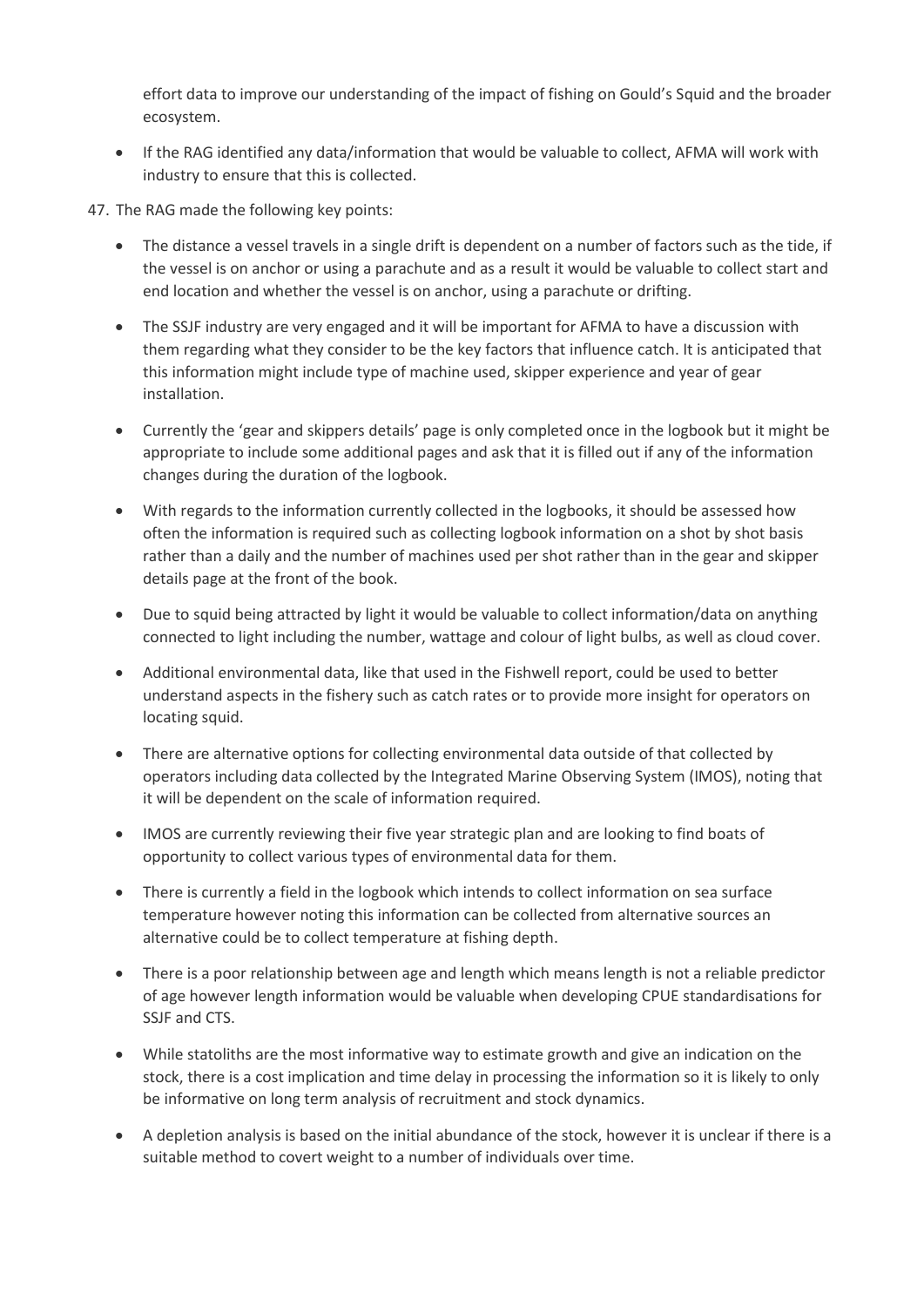Due to the different fishing practices and wider distribution, there would be value in collecting length information from the squid caught by the CTS fleet compared to the SSJF where the large and more aggressive squid are likely to be caught.

**Action item 10**. AFMA to arrange a meeting with operators to discuss the proposed actions and additional data collection prior to the revised Data Plan being implemented.

**Action item 11**. When reviewing the paper logbook, AFMA to establish what the timeline might be for transitioning to electronic logbooks.

**Action item 12**. AFMA to contact IMOS regarding whether it may be an option to have some of the SSJF vessel become boats of opportunity.

48. The RAG made the following key points with regards to data management:

 Although it will be possible for AFMA to collect additional data, it will require changes to the AFMA database in-order to store some of the additional information.

### **Advice**

- 49. A summary of the identified data gaps and actions identified by AFMA and the RAG is provided at [Attachment G](#page-26-0)
- 50. The RAG also provided the advice that there needs to be a clear definition of what is meant for the different types of information to be collected and when designing a new logbook, where possible, the design should focus on being user friendly. Such as providing options to be ticked/circled rather than having to write in the response each time.

**Action item 13**. AFMA to seek feedback from Fishwell and the SEMAC scientific member on the draft Data Plan.

## **Agenda Item 7. 2021 meeting schedule**

51. AFMA asked the RAG to note that there will be a meeting in mid-2021 to discuss research priorities and provide an update on any relevant action items.

# **Close of meeting**

52. The Chair thanked the RAG for their contribution and closed the meeting at 16:59.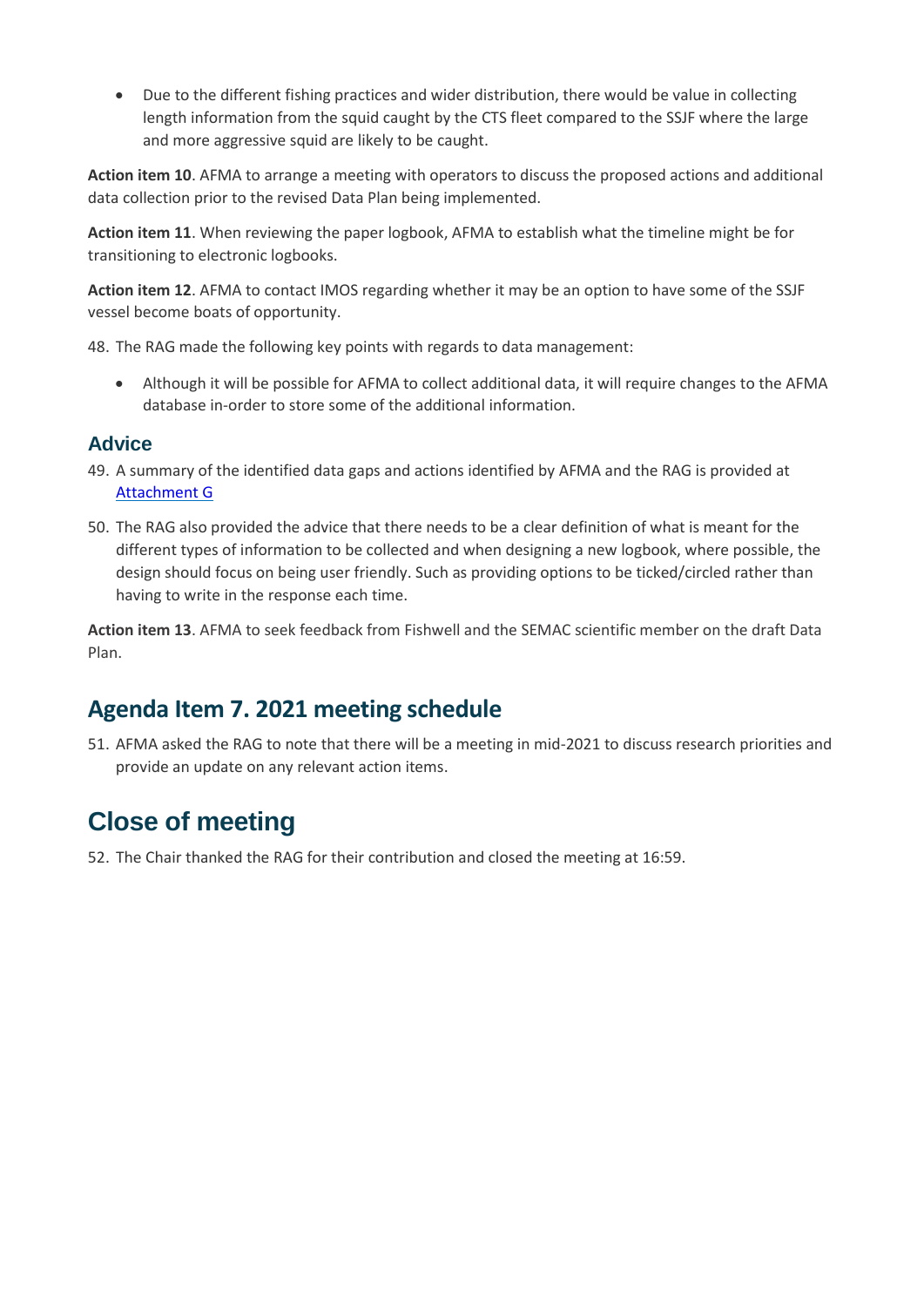## <span id="page-15-0"></span>**Attachment A- Adopted agenda**



## **Southern Squid Jig Fishery Resource Assessment Group (SquidRAG)**

# **Meeting #26 – 14 October 2020- teleconference**

## **Agenda**

**Time (AEDT): 12:30-17:00**

## **Location: Microsoft Teams**

| <b>Approximate</b><br>time | <b>Item</b>                                   | <b>Purpose</b> | <b>Lead presenter</b>    |  |  |  |
|----------------------------|-----------------------------------------------|----------------|--------------------------|--|--|--|
| 12:30 (25 min)             | <b>Agenda item 1. Preliminaries</b>           |                |                          |  |  |  |
|                            | 1.1 Welcome and apologies                     | For action     | Chair                    |  |  |  |
|                            | 1.2 Declaration of interests                  | For action     | Chair                    |  |  |  |
|                            | 1.3 Adoption of agenda                        | For action     | Chair                    |  |  |  |
|                            | 1.4 Minutes from previous meeting             | For noting     | Chair                    |  |  |  |
|                            | 1.5 Actions arising from previous meetings    | For noting     | <b>Executive officer</b> |  |  |  |
| 12:55 (5 min)              | Agenda item 8. SquidRAG terms of<br>reference | For noting     | AFMA member              |  |  |  |
| 13:00 (30 min)             | Agenda item 2. Fishery update                 |                |                          |  |  |  |
|                            | 2.1 AFMA Management                           | For noting     | AFMA member              |  |  |  |
|                            | 2.2 Industry                                  | For noting     | Industry members         |  |  |  |
|                            | 2.3 Economic                                  | For noting     | Economic member          |  |  |  |
| 13:30 (60 min)             | Agenda item 3. 2021 TAE advice                | For advice     | AFMA member              |  |  |  |
| 14:30 (30 min)             | <b>Agenda item 4. Harvest Strategy Review</b> | For noting     | AFMA member              |  |  |  |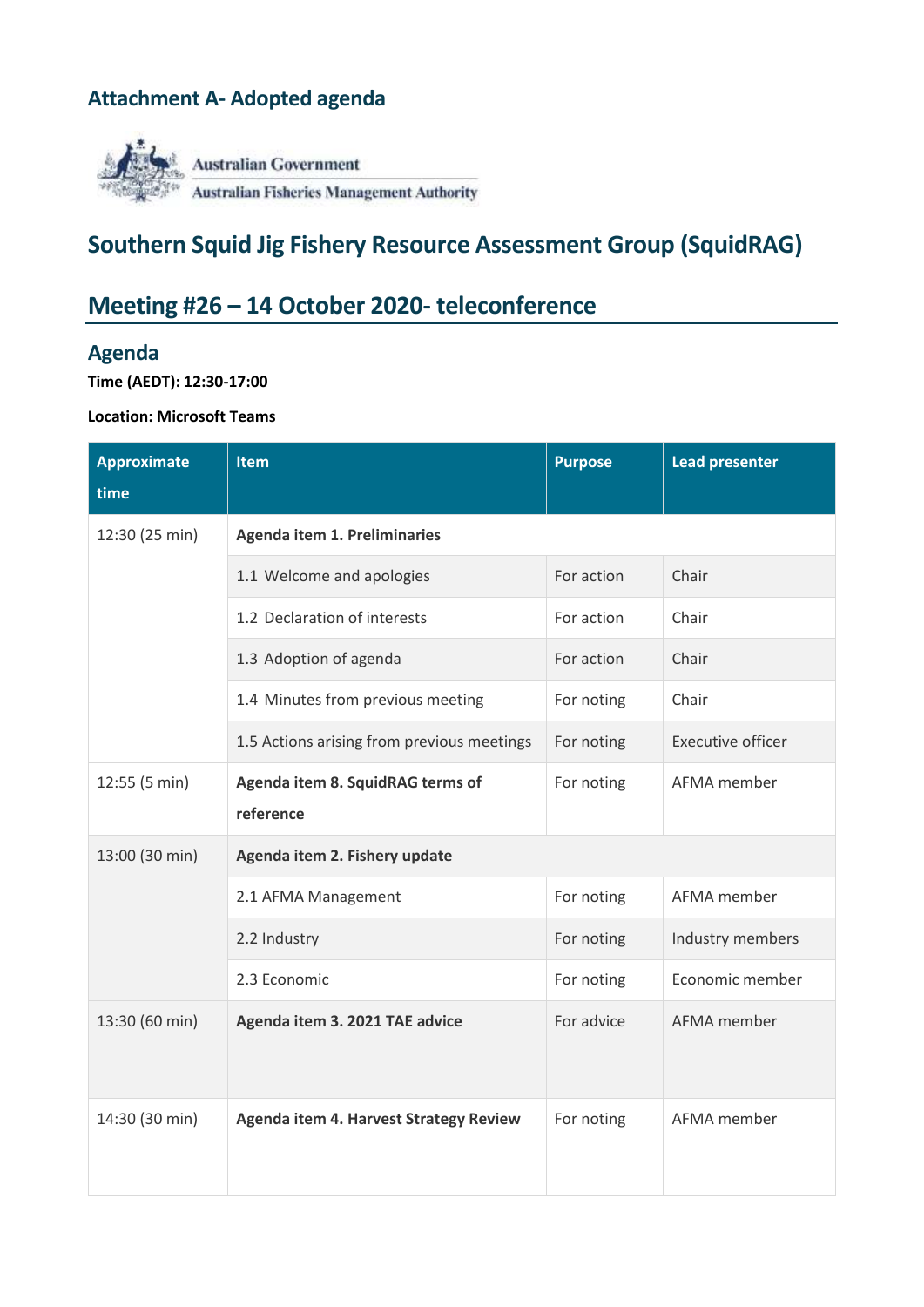| <b>Approximate</b><br>time | <b>Item</b>                                                        | <b>Purpose</b> | <b>Lead presenter</b> |
|----------------------------|--------------------------------------------------------------------|----------------|-----------------------|
| 15:00 (10 min)             | <b>Break</b>                                                       |                |                       |
| 15:10 (45 min)             | Agenda item 5. Draft Bycatch and Discard<br>Workplan               | For advice     | Executive officer     |
| 15:55 (60 min)             | <b>Agenda item 6. Draft Data and Monitoring</b><br><b>Strategy</b> | For advice     | AFMA member           |
| 16:55(5 min)               | <b>Agenda item 7. Other Business</b>                               | For noting     | AFMA member           |
| 17:00                      | <b>Close</b>                                                       |                |                       |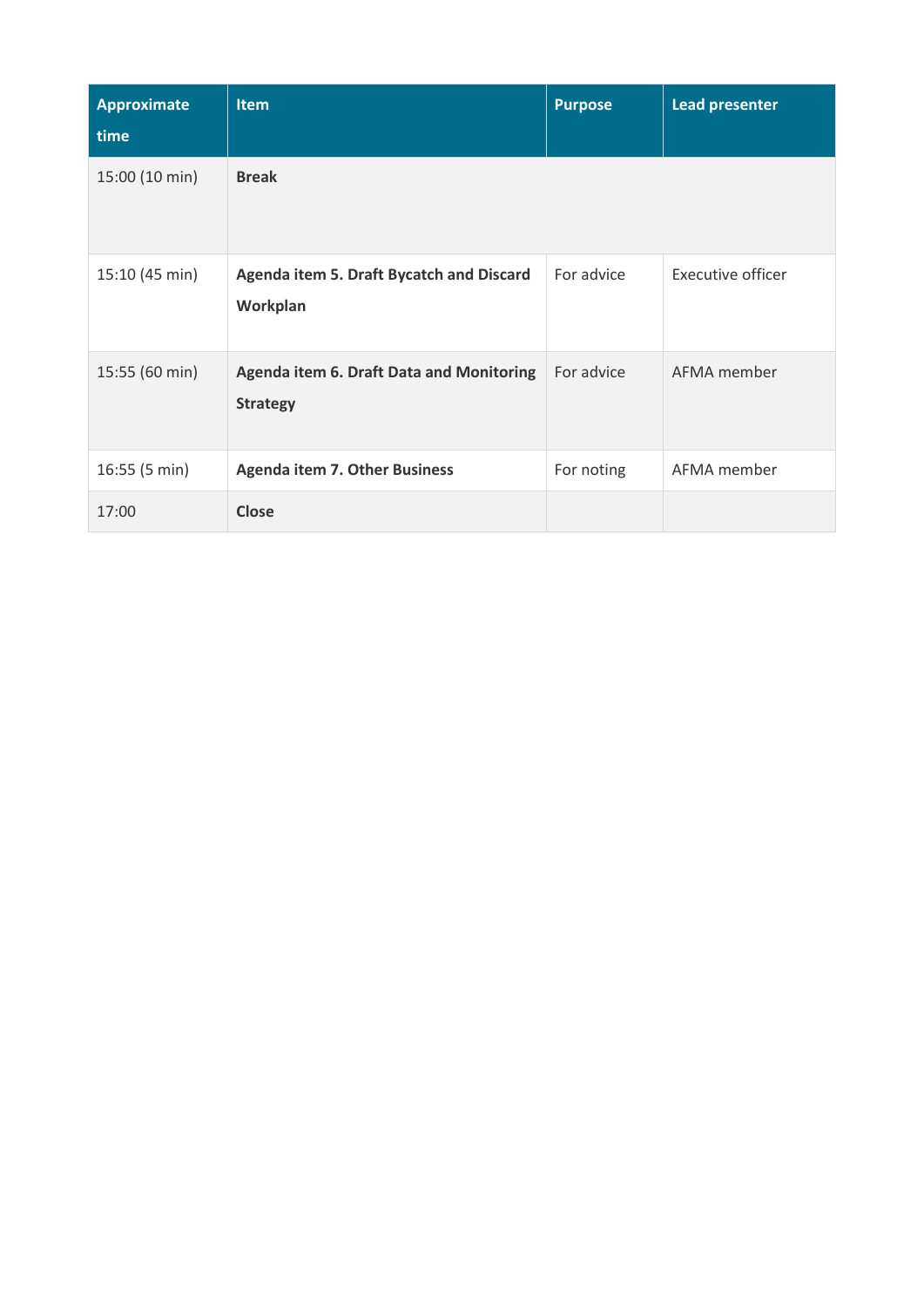# <span id="page-17-0"></span>**Attachment B- register of interest**

## **Table 1. Declaration of interest**

| <b>Name</b>               | <b>Membership</b>        | <b>Declared interests</b>                                                                                                                                                                                                                                                                                                                                                                                                                                                                                                                                 |
|---------------------------|--------------------------|-----------------------------------------------------------------------------------------------------------------------------------------------------------------------------------------------------------------------------------------------------------------------------------------------------------------------------------------------------------------------------------------------------------------------------------------------------------------------------------------------------------------------------------------------------------|
| Lianos<br>Triantafillos   | Chair                    | No interests declared, pecuniary or otherwise.<br>Involved in broad research projects though none<br>specifically squid related.                                                                                                                                                                                                                                                                                                                                                                                                                          |
| Debbie Wisby              | <b>Industry Member</b>   | CEO of a fishing Company in Tasmania - scallops,<br>squid and shark.<br>Partner owns Tasmania State Scallop Units and<br>Entitlements.<br>Commonwealth Fish Receiver.<br>Local Government Councillor.<br>Tasmania Scallop Fishery Advisory Committee<br>member.                                                                                                                                                                                                                                                                                           |
| Shijie Zhou               | <b>Scientific Member</b> | CSIRO undertakes research on a range of fishery<br>related matters. No interest declared, pecuniary<br>or otherwise.                                                                                                                                                                                                                                                                                                                                                                                                                                      |
| Robert Curtotti           | <b>Economics Member</b>  | ABARES undertakes research on a range of<br>commonwealth fisheries related matters. No<br>interests declared, pecuniary or otherwise.                                                                                                                                                                                                                                                                                                                                                                                                                     |
| <b>Terry Romaro</b>       | <b>Industry Member</b>   | Director of a company that owns ETBF boat SFR's,<br>minor line SFR's, ETBF longline SFR's, WTBF boat<br>SFR's, WTBF longline SFR's, Coral Sea Trawl<br>permit, Western Skipjack purse seine permit, SPF<br>purse seine, mid-water trawl SFR's, SPF quota<br>SFR's and Squid (SSJF)Units. Shareholder of a<br>company that owns shares in a proposal to fish<br>with foreign long liners in the WTBF. Invited<br>participant on SBTMAC, SquidRag and industry<br>representative at the Commission for the<br>Conservation of Southern Bluefin Tuna & IOTC. |
| Dan Corrie                | <b>AFMA Member</b>       | No interests declared, pecuniary or otherwise.                                                                                                                                                                                                                                                                                                                                                                                                                                                                                                            |
| Heather<br>Johnston       | <b>Executive Officer</b> | No interests declared, pecuniary or otherwise.                                                                                                                                                                                                                                                                                                                                                                                                                                                                                                            |
| Kehani Manson             | Observer, AFMA           | No interests declared, pecuniary or otherwise.                                                                                                                                                                                                                                                                                                                                                                                                                                                                                                            |
| Rocio Tronloso<br>Noriega | Observer, ABARES         | ABARES undertakes research on a range of<br>commonwealth fisheries related matters. No<br>interests declared, pecuniary or otherwise.                                                                                                                                                                                                                                                                                                                                                                                                                     |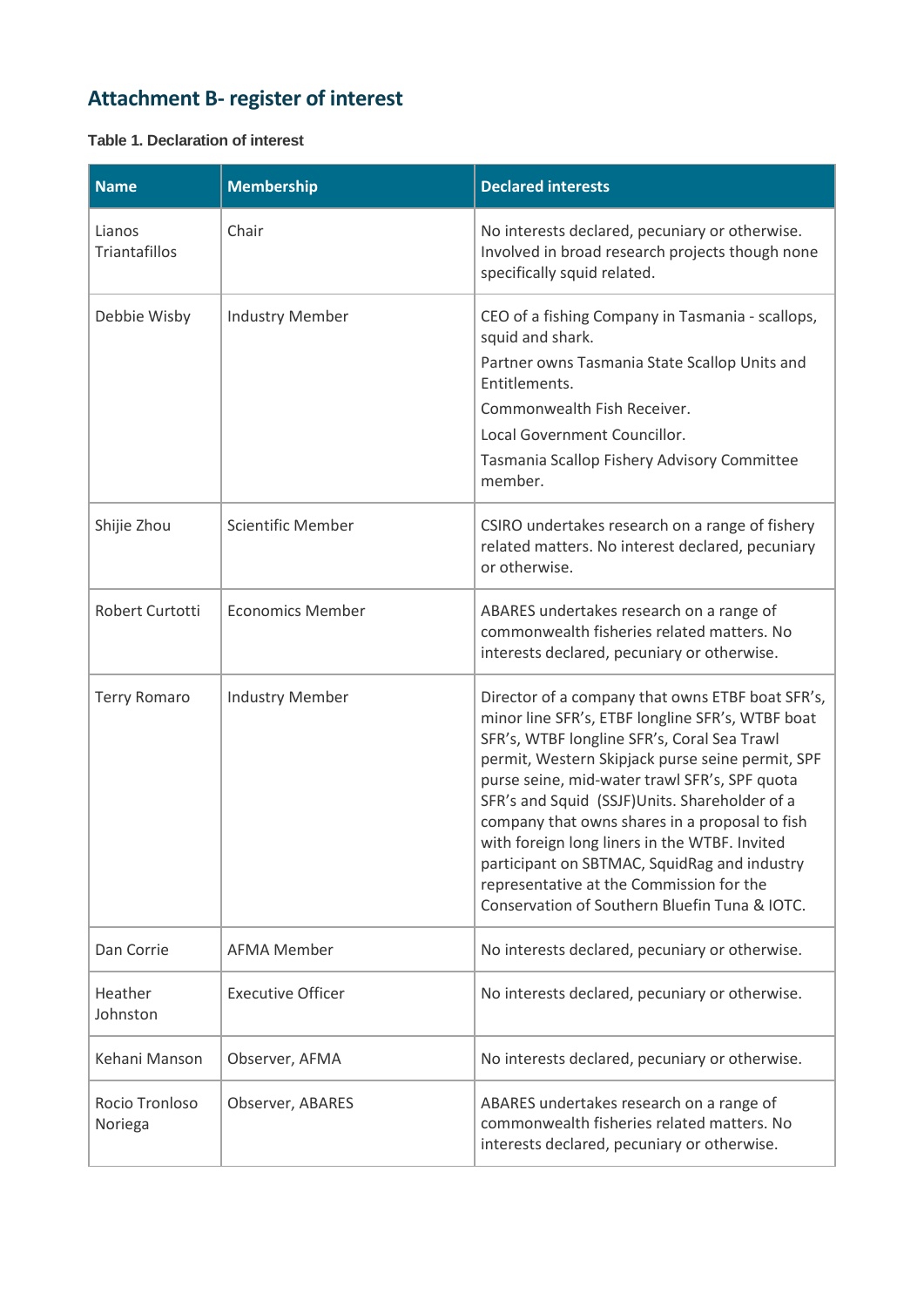## **Attachment C- Status of actions and action items**

| Complete/Redundant | Underway <sup>'</sup> | Yet to start | Algoed Constance and Good<br><b>The editor contribution of the contribution of the contribution</b> |
|--------------------|-----------------------|--------------|-----------------------------------------------------------------------------------------------------|
|--------------------|-----------------------|--------------|-----------------------------------------------------------------------------------------------------|

### **Table 2. Progress of action items from previous meetings**

<span id="page-18-0"></span>

| <b>RAG</b><br>meeting # | <b>Agenda Item</b> | No.            | <b>Action Item</b>                                                                                                                                                        | <b>Agency/Person</b><br><b>Responsible</b> | <b>Timeframe</b> | <b>Progress</b>                                                                                                                                                                             |
|-------------------------|--------------------|----------------|---------------------------------------------------------------------------------------------------------------------------------------------------------------------------|--------------------------------------------|------------------|---------------------------------------------------------------------------------------------------------------------------------------------------------------------------------------------|
| 23                      | 3.2                | 1              | A non-technical summary of<br>the key findings of the project<br>to be circulated to industry                                                                             | <b>Fishwell Consulting</b>                 | As a priority    | The updated Executive Summary is<br>provided as an attachment to Agenda<br>Item 6.                                                                                                          |
| 23                      | 3.2                | $\overline{2}$ | SquidRAG to provide any<br>comments on the Fishwell<br>project report on 'Locating and<br>targeting of squid' prior to it<br>being made publically available              | SquidRAG<br>As a priority                  |                  | Comments to be sought at SquidRAG 26<br>and out of session if required.                                                                                                                     |
| 23                      | 3.2                | 3              | AFMA to liaise with Fishwell<br>Consulting regarding the<br>feasibility of corroborating this<br>seasons (2018) data with the<br>findings outlined in the report          | <b>AFMA</b>                                | As a priority    | AFMA have provided 2018 catch data<br>and Fishwell are currently working on<br>this action item.<br>An updated Executive Summary has<br>been provide to supplement the<br>original reports. |
| 23                      | 3.3                | $\overline{4}$ | A draft data strategy for the<br>SSJF to be developed by AFMA<br>that incorporates suggestions<br>made by the SquidRAG with<br>respect to collect data in the<br>fishery. | <b>AFMA</b>                                | SquidRAG 26      | To be considered at Agenda Item 6                                                                                                                                                           |
| 25                      | $\overline{2}$     | 1a             | investigate methods and data<br>requirements for evaluating                                                                                                               | <b>AFMA</b>                                |                  | To be considered at Agenda Item 4                                                                                                                                                           |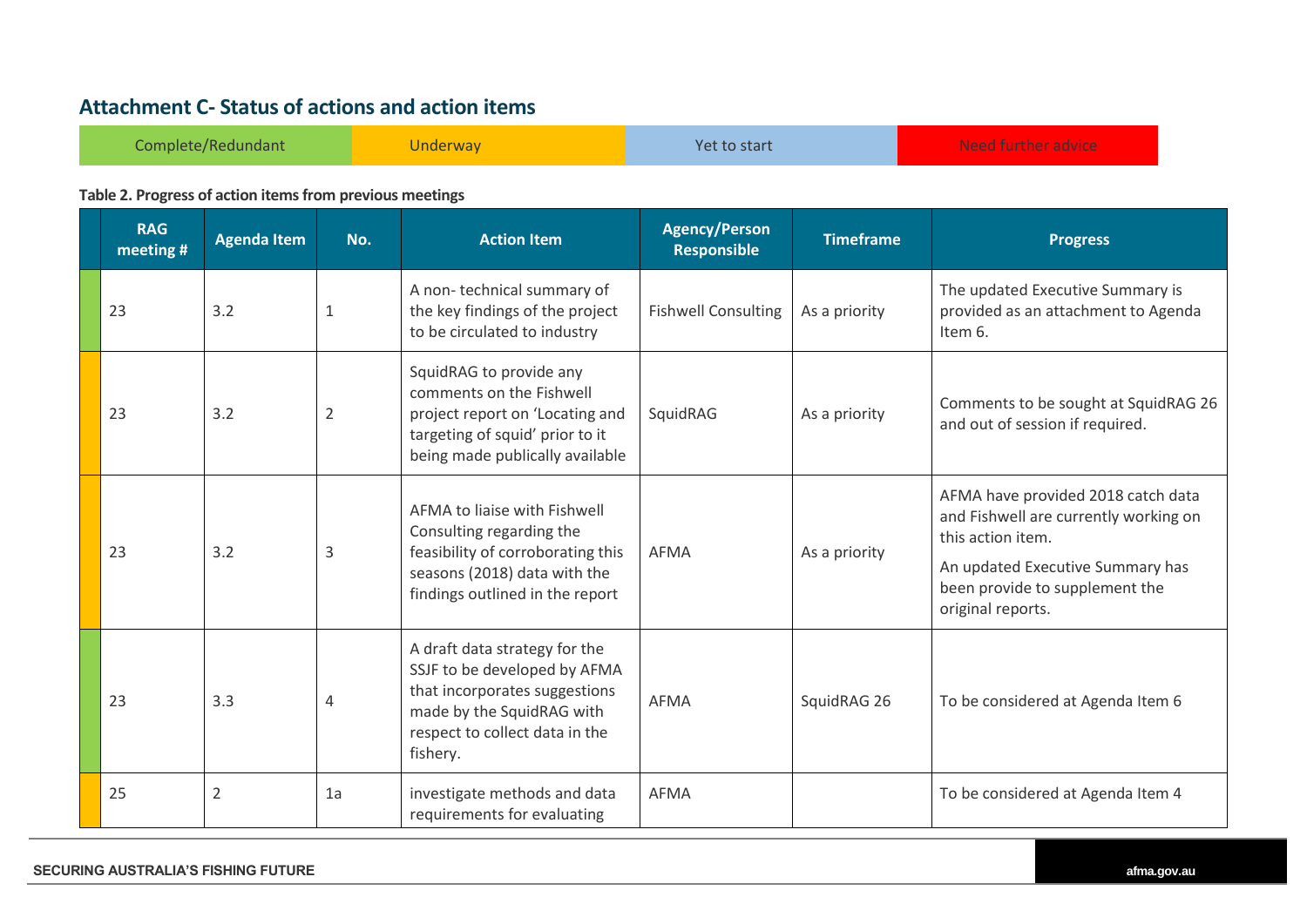|    |                |                | whether the current harvest<br>strategy catch triggers remain<br>appropriate, including whether<br>an updated depletion analysis<br>is a cost-effective approach          |                                     |                                                                               |                                                                                                                                                                                                                                                                                                                                                                                                                                                          |
|----|----------------|----------------|---------------------------------------------------------------------------------------------------------------------------------------------------------------------------|-------------------------------------|-------------------------------------------------------------------------------|----------------------------------------------------------------------------------------------------------------------------------------------------------------------------------------------------------------------------------------------------------------------------------------------------------------------------------------------------------------------------------------------------------------------------------------------------------|
| 25 | $\overline{2}$ | 1 <sub>b</sub> | determine whether nominal<br>and/or standardised CPUE is an<br>appropriate performance<br>measure against which triggers<br>can be set                                    | <b>AFMA</b>                         |                                                                               | AFMA have begun discussions with<br>ABARES regarding their assistance with<br>this action item<br>Update to be provided at SquidRAG 26                                                                                                                                                                                                                                                                                                                   |
| 25 | $\overline{2}$ | 1 <sub>c</sub> | subject to the outcomes of (a)<br>and (b), AFMA to draft a<br>revised set of triggers and<br>decision rules for consideration<br>at the next SquidRAG meeting             | <b>AFMA</b>                         | <b>Once Action</b><br>items 1b and 1c<br>from SquidRAG<br>25 are<br>completed | Suggested amendment: AFMA to<br>review the timing of the HS review<br>subject to a) investigating methods and<br>data requirements for evaluating<br>whether the current harvest strategy<br>remains appropriate, including when it<br>would be appropriate to complete an<br>updated depletion analysis and b)<br>determining whether nominal and/or<br>standardised CPUE is an appropriate<br>performance measure against which<br>triggers can be set |
| 25 | $\overline{4}$ | $\overline{2}$ | write to operators to remind<br>them of their obligation to<br>report bycatch and discards in<br>the fishery and highlight the<br>importance of this to inform<br>the ERA | RAG industry<br>members and<br>AFMA | Prior to the start<br>of the 2021<br>fishing season                           | AFMA to liaise with industry members<br>regarding a joint approach                                                                                                                                                                                                                                                                                                                                                                                       |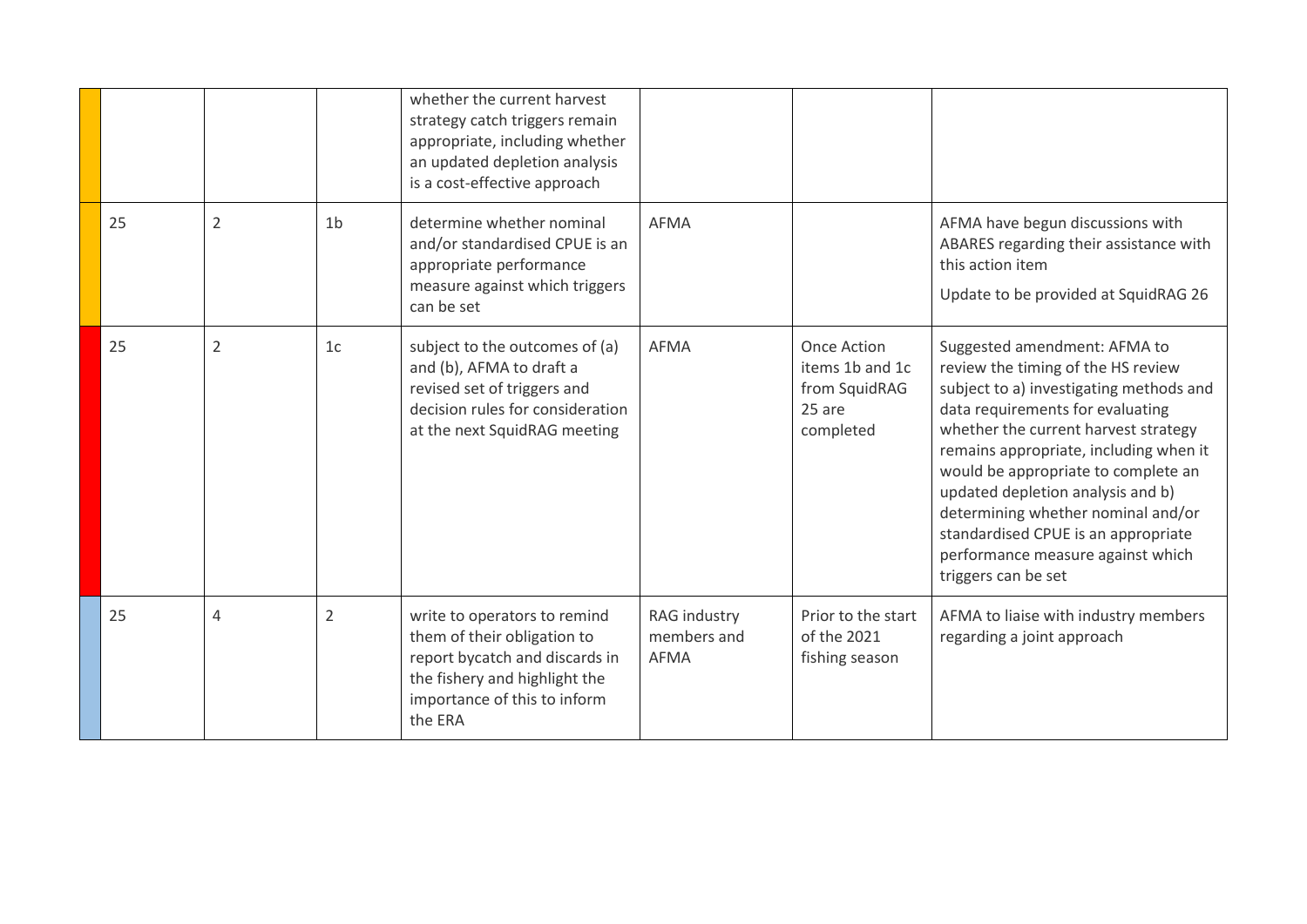### **Table 3. New action items from SquidRAG 26**

| <b>Agenda</b><br><b>Item</b> | <b>Action item</b><br># | <b>Action Item</b>                                                                                                                                                                                                                                 | Agency/<br>person | <b>Timeframe</b>                                                               |
|------------------------------|-------------------------|----------------------------------------------------------------------------------------------------------------------------------------------------------------------------------------------------------------------------------------------------|-------------------|--------------------------------------------------------------------------------|
| 8                            | 1                       | AFMA to determine whether a proxy for a member would contribute towards the quorum                                                                                                                                                                 | <b>AFMA</b>       | Prior to SquidRAG 27                                                           |
| 8                            | $\overline{2}$          | AFMA to consider the advice provided by the RAG and provide an update draft TOR to the<br>RAG for comment prior to sign off by the Commission                                                                                                      | <b>AFMA</b>       | Prior to SquidRAG 27                                                           |
| 3                            | 3                       | For the 2021 TAE meeting AFMA to produce maps that illustrate CPUE, as a potential line<br>of evidence to estimate abundance                                                                                                                       | <b>AFMA</b>       | For 2021 TAE<br>meeting                                                        |
| 4                            | 4                       | AFMA to establish whether the requirement to review the Harvest Strategy under the HSP<br>have been met                                                                                                                                            | <b>AFMA</b>       | Prior to SquidRAG 27                                                           |
| 4                            | 5                       | AFMA to provide an update at the next squidRAG meeting on:<br>a) Whether a depletion analysis can be done for Gould's squid; and<br>If one can be completed which method might be most appropriate and what<br>b)<br>information would be required | AFMA              | SquidRAG 27                                                                    |
| 4                            | 6                       | ABARES to provide AFMA with a TOR/ Project scope that describes their proposed work<br>on CPUE.                                                                                                                                                    | <b>ABARES</b>     |                                                                                |
| 4                            | 7                       | AFMA to circulate the TOR to the RAG and other relevant researchers such as Ian Knuckey<br>and the scientific member on SEMAC for feedback before progressing the work                                                                             | <b>AFMA</b>       | Once action item 6 is<br>completed                                             |
| 5                            | 8                       | AFMA to include an objective, developed in conjunction with industry members, which<br>captures the need to consult with industry                                                                                                                  | <b>AFMA</b>       | Prior to the<br>implementation of<br><b>Bycatch and</b><br>Discarding Workplan |
| 5                            | 9                       | AFMA to seek adoption of a finalised revised Bycatch and Discarding Workplan from the<br>RAG, once the RAG and SEMAC advice has been incorporated                                                                                                  | <b>AFMA</b>       | December 2020                                                                  |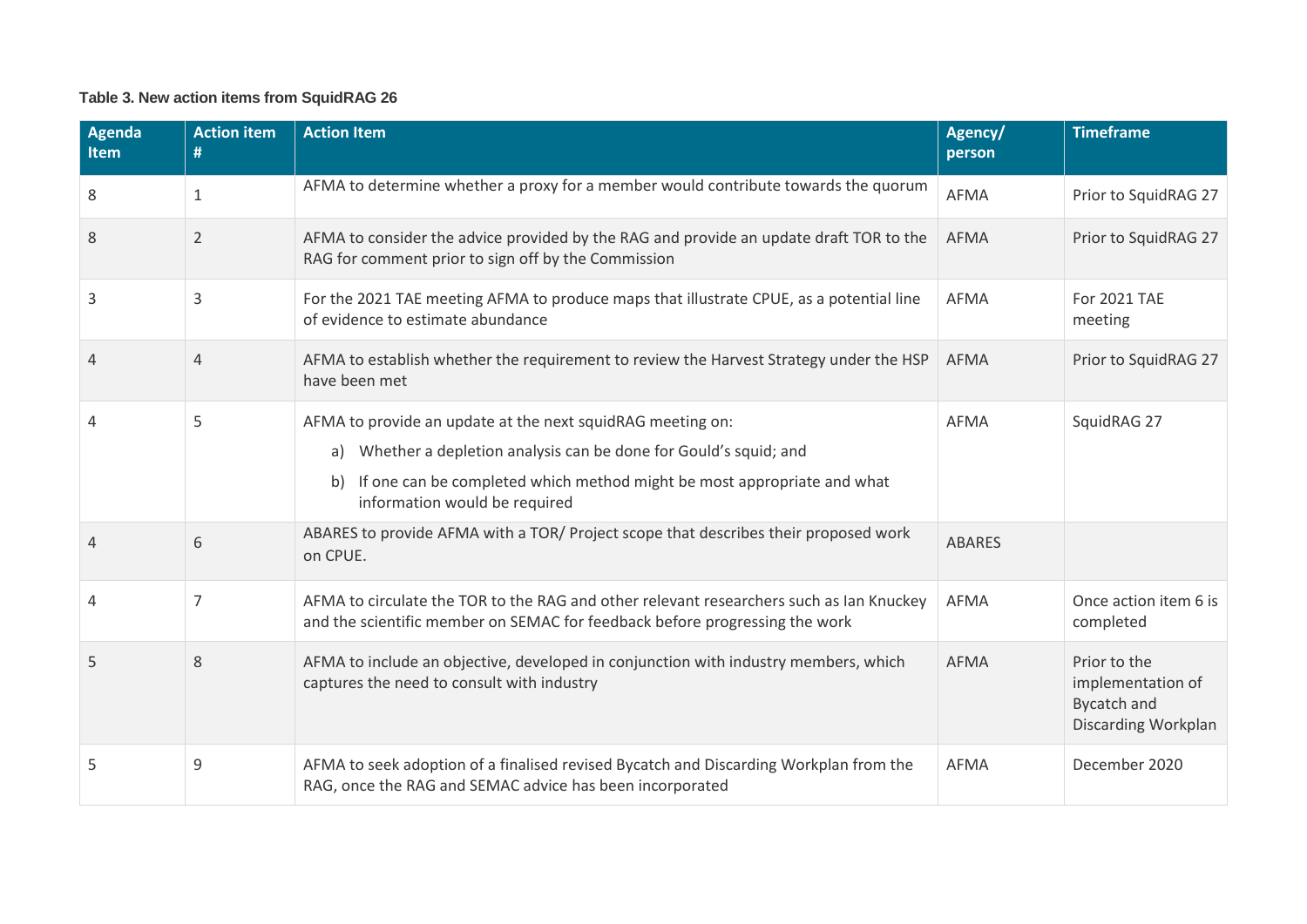| Agenda<br><b>Item</b> | <b>Action item</b><br># | <b>Action Item</b>                                                                                                                                          | Agency/<br>person | <b>Timeframe</b>     |
|-----------------------|-------------------------|-------------------------------------------------------------------------------------------------------------------------------------------------------------|-------------------|----------------------|
| 6                     | 10                      | AFMA to arrange a meeting with operators to discuss the proposed actions and additional<br>data collection prior to the revised Data Plan being implemented | <b>AFMA</b>       | Prior to SquidRAG 27 |
| 6                     | 11                      | When reviewing the paper logbook, AFMA to establish what the timeline might be for<br>transitioning to electronic logbooks                                  | AFMA              | Prior to SquidRAG 27 |
| 6                     | 12                      | AFMA to contact IMOS regarding whether it may be an option to have some of the SSJF<br>vessel become boats of opportunity                                   | <b>AFMA</b>       | Prior to SquidRAG 27 |
| 6                     | 13                      | AFMA to seek feedback from Fishwell and the SEMAC scientific member on the draft Data<br>Plan                                                               | AFMA              | Prior to SquidRAG 27 |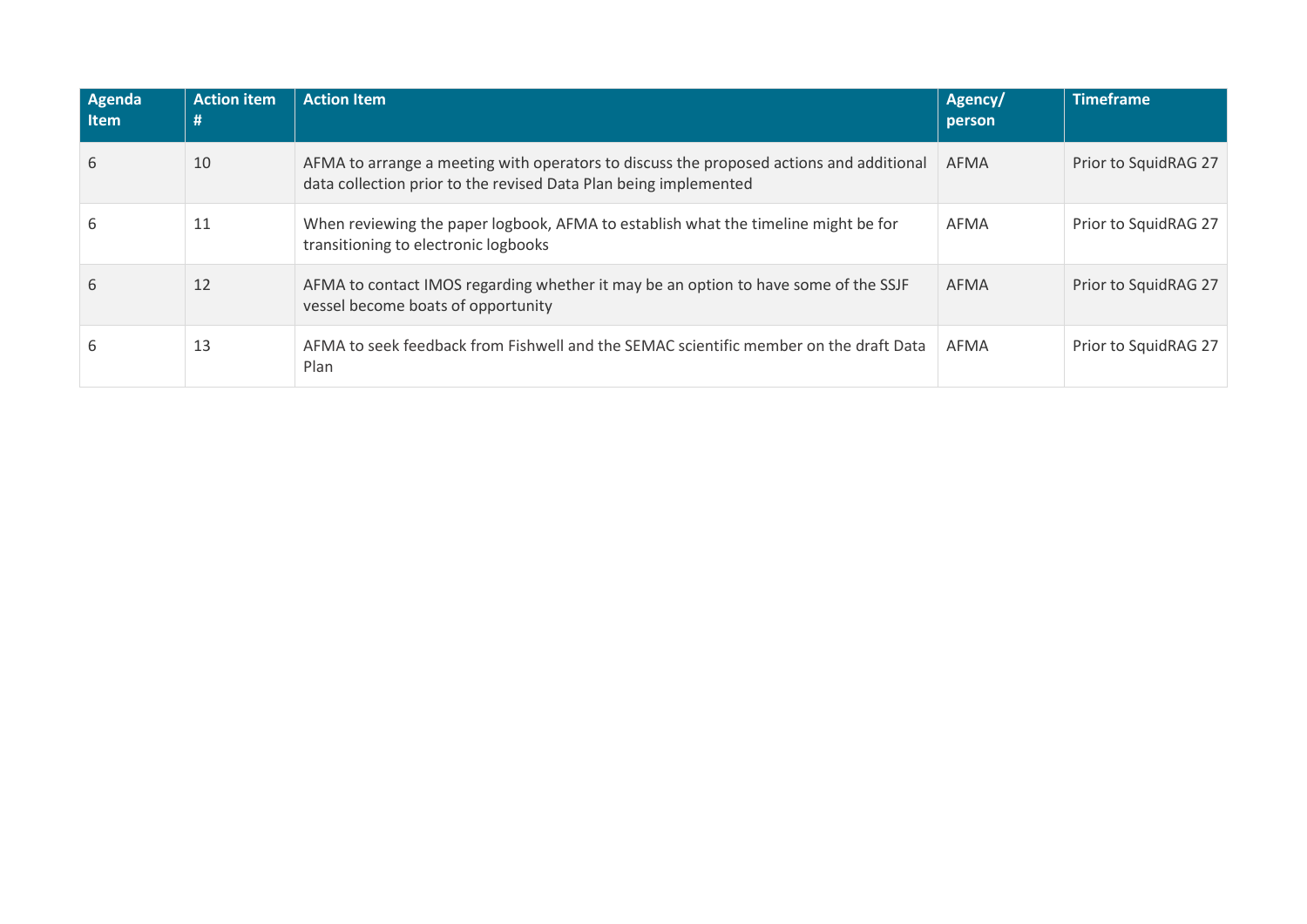## **Attachment D – Bycatch Workplan action items**

### **Table 5. SSJF Bycatch and Discarding Workplan Action Items**

<span id="page-22-0"></span>

| <b>Actions</b>                                                                                         | Risk/ issues to be<br>addressed                                        | <b>Timeframe</b>                   | <b>Cost</b>                       | <b>Performance</b><br>indicators             | <b>Milestones</b>                                                                                                                                                                                                                              |
|--------------------------------------------------------------------------------------------------------|------------------------------------------------------------------------|------------------------------------|-----------------------------------|----------------------------------------------|------------------------------------------------------------------------------------------------------------------------------------------------------------------------------------------------------------------------------------------------|
| Undertake an updated<br>ERA for the fishery                                                            | To provide an ERA that<br>reflects the current state<br>of the fishery | Currently scheduled<br>after 2022. | Approx \$20k                      | <b>ERA</b> completed                         | AFMA and CSIRO to complete ERA<br>SquidRAG and SEMAC to consider the<br>result of the ERA                                                                                                                                                      |
| Annual report to<br>industry regarding<br>reporting of bycatch<br>and discards in<br>logbooks and CDRs | Accurate reporting of<br>Bycatch and discards data                     | Ongoing                            | Within<br>existing staff<br>time. | Reports distributed to<br>industry annually. | AFMA to review logbook and CDR<br>data for bycatch and discards<br>AFMA to report the results of the<br>review to SquidRAG<br>Report to be provided to industry on<br>their reported bycatch and discards as<br>a part of the season rollover. |
| Annual report to<br>industry regarding<br>reporting of<br>interactions with TEP<br>species             | Accurate reporting of TEP<br>species interactions.                     | Ongoing                            | Within<br>existing staff<br>time. | Reports distributed to<br>industry annually. | AFMA to review logbook data for TEP<br>interactions<br>AFMA to report the results of the<br>review to SquidRAG<br>Report to be provided to industry on<br>their reported TEP species<br>interactions as a part of the season<br>start          |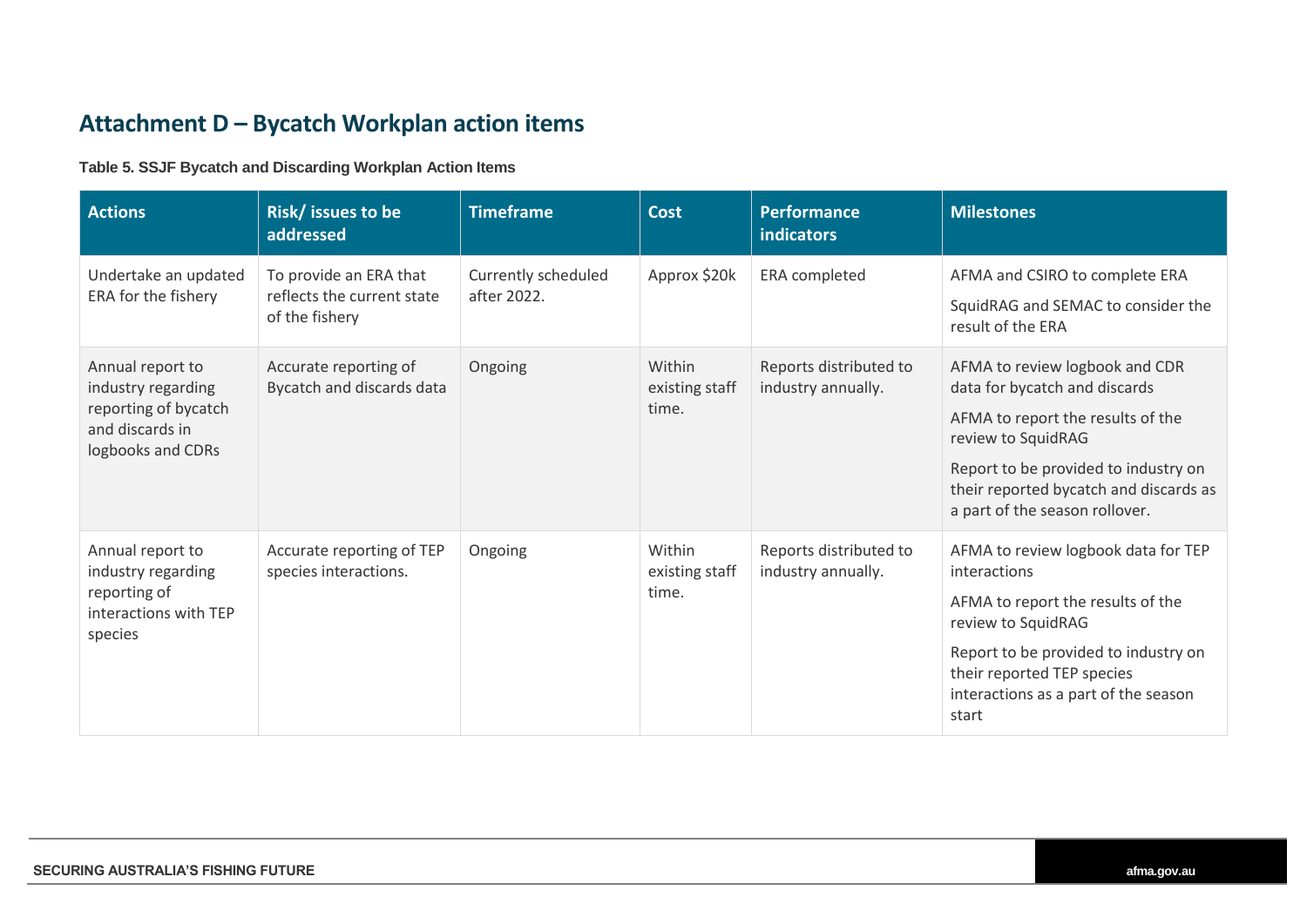# **Attachment E – Bycatch management arrangements**

**Table 4. Summary of management arrangement/s for each of the Workplans objectives**

<span id="page-23-0"></span>

| <b>Objective</b>                                                                                                                                                                                                                                                           | <b>Management arrangement/s</b>                                                                                                                                  | <b>Justification</b>                                                                                                                                                                                    |
|----------------------------------------------------------------------------------------------------------------------------------------------------------------------------------------------------------------------------------------------------------------------------|------------------------------------------------------------------------------------------------------------------------------------------------------------------|---------------------------------------------------------------------------------------------------------------------------------------------------------------------------------------------------------|
| Interactions between squid jigging and general<br>bycatch species, to the extent practicable, are<br>avoided and minimised to ensure species biomasses<br>are maintained at a level where the risk of<br>recruitment impairment is not considered as<br>unacceptably high. | No specific management arrangement                                                                                                                               | Due to the highly selective nature of squid jigging<br>there is minimal bycatch and protected species<br>interactions, meaning the level of risk to<br>recruitment of bycatch species is considered low |
| The outcomes of the ERA are applied for prioritising<br>the management of high, medium and low risk<br>species once risk categorisation is verified and<br>validated.                                                                                                      | No specific management arrangement                                                                                                                               | No species assessed in the 2007 ERA were identified<br>as being at risk from commercial fishing operations.                                                                                             |
| If the ERA identified bycatch species, where<br>appropriate, monitor and measure performance<br>against benchmarks that will detect substantial<br>changes or trends in key drivers that may indicate<br>increase risk and trigger re-assessment.                          | No specific management arrangement                                                                                                                               | No priority species/groups identified to be<br>addressed under a bycatch and discarding workplan                                                                                                        |
| Encourage industry-led solutions to minimise<br>interactions with general bycatch utilising an<br>individual accountability approach.                                                                                                                                      | Industry have previously implemented a Code of<br>Practice (including bycatch handling issues) for the<br>fishery.<br>No specific management arrangement         | Bycatch is generally considered to be low, which is<br>supported by the outcomes of the ERA. If any issues<br>are identified, AFMA will encourage industry-led<br>solutions where appropriate.          |
| Management decisions, arrangements and<br>strategies are clearly explained, transparent,<br>documented and communicated to industry and the<br>broader community.                                                                                                          | Implementation of fishery specific:<br>Management Arrangements Booklet,<br>$\bullet$<br>updated annually<br>Concession conditions, updated annually<br>$\bullet$ | Management decisions, arrangements and<br>strategies are developed in consultation with<br>relevant stakeholders including SquidRAG and<br>SEMAC.                                                       |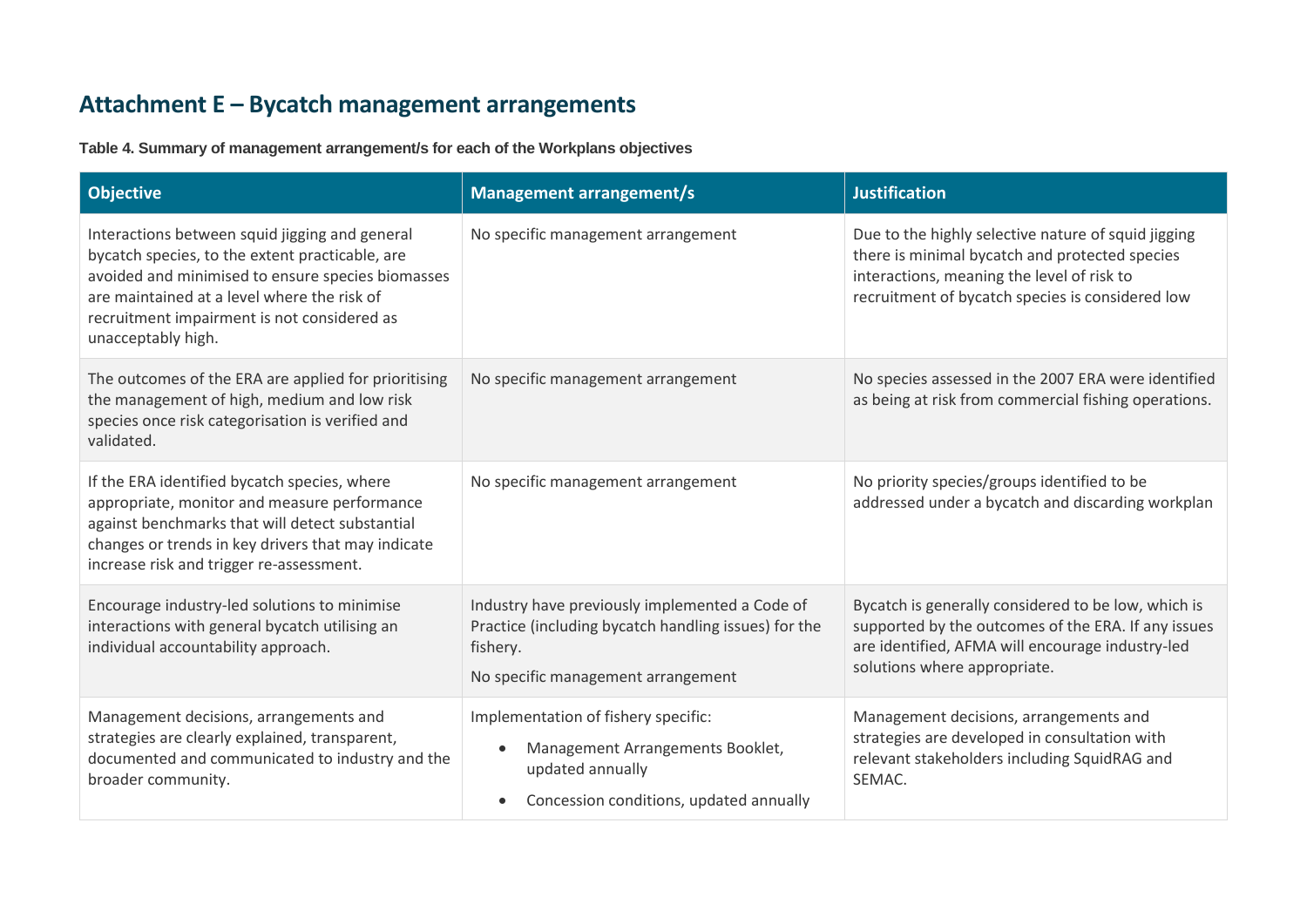| <b>Objective</b>                                                                                                                                                                         | <b>Management arrangement/s</b>                                                                                                                                                                                                                                                            | <b>Justification</b>                                                                                                                                                                |
|------------------------------------------------------------------------------------------------------------------------------------------------------------------------------------------|--------------------------------------------------------------------------------------------------------------------------------------------------------------------------------------------------------------------------------------------------------------------------------------------|-------------------------------------------------------------------------------------------------------------------------------------------------------------------------------------|
|                                                                                                                                                                                          | <b>Bycatch and Discarding Workplan</b><br>$\bullet$<br>Data and Monitoring Strategy<br>$\bullet$<br><b>Harvest Strategy</b><br>$\bullet$<br>Consultation with<br>SquidRAG (minutes published on AFMA<br>$\bullet$<br>website)<br>SEMAC (minutes published on AFMA<br>$\bullet$<br>website) | Management arrangements and strategies are made<br>publically available on the AFMA website.                                                                                        |
| Reporting obligations under fisheries policies and<br>guidelines are met.                                                                                                                | Industry are required to report catch and discards<br>for all species in daily fishing logbooks and catch<br>disposal records (CDR).                                                                                                                                                       | The daily fishing logbooks and CDRs are designed to<br>ensure reporting obligations under fisheries policies<br>and guidelines are met.                                             |
| Management responses are proportionate to the<br>conservation status of affected species and ERA<br>results and are proportionate with the cumulative<br>risk of fishing on the species. | Boat operators are required to report all catch and<br>discards, including interactions with protected<br>species, in daily fishing logbooks.                                                                                                                                              | There is considered to be a low cumulative risk of<br>fishing on bycatch and protected species, however,<br>logbook reporting allows for catch and interactions<br>to be monitored. |
| Management approaches are consistent with the<br>principle of the risk-cost-catch trade off.                                                                                             | <b>Harvest Strategy</b><br>$\bullet$<br><b>Bycatch and Discarding Workplan</b><br>$\bullet$<br>Data and Monitoring Strategy<br>$\bullet$<br><b>Concession Conditions</b><br>$\bullet$                                                                                                      | Management arrangements in the fishery are<br>considered consistent with the principles of risk-<br>cost-catch trade off given the low impact and value<br>of the fishery.          |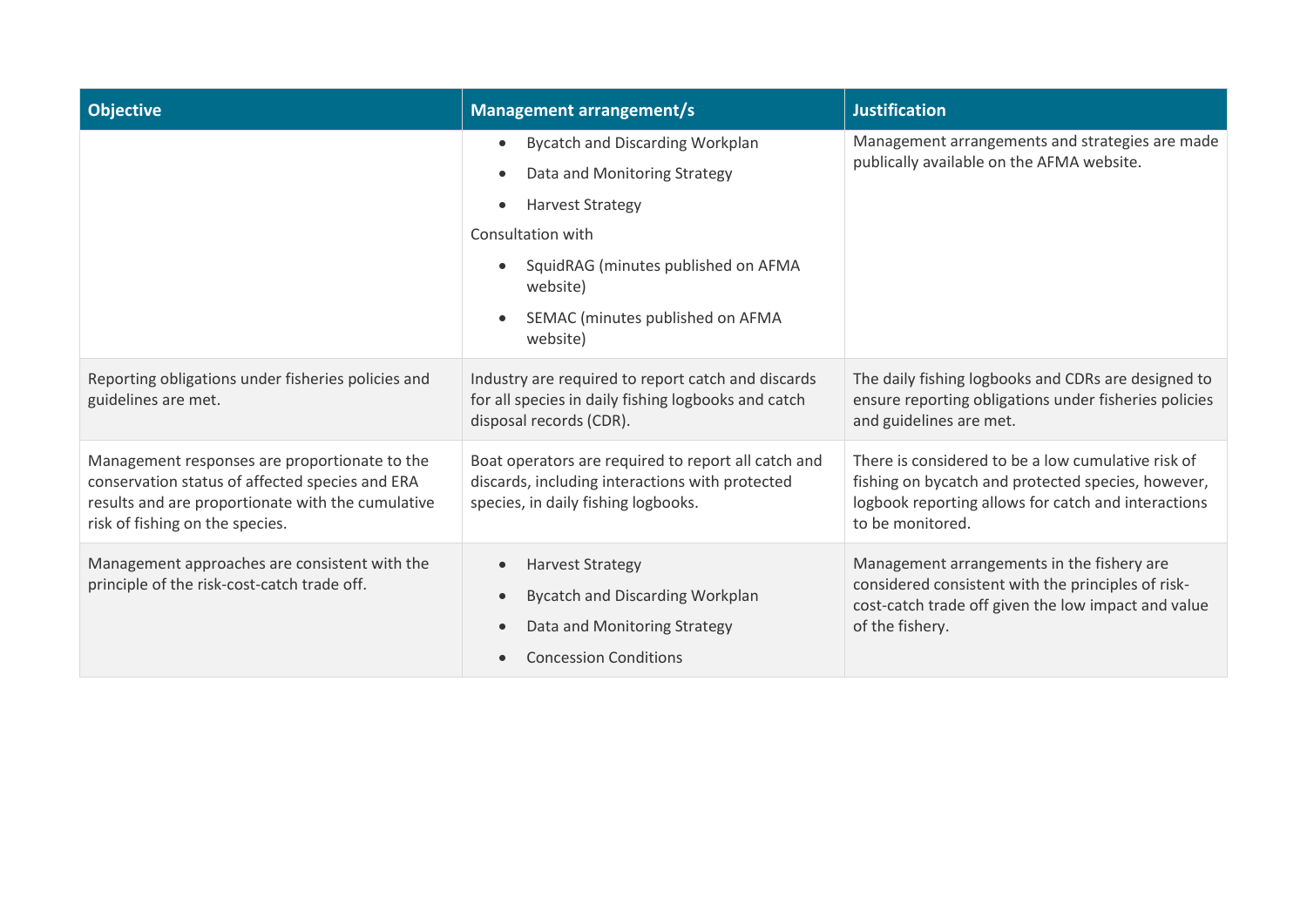# <span id="page-25-0"></span>**Attachment F – Draft data plan information and data requirements**

**Table 6. Summary of management approaches, the component of the fishery it relates to, the data/information sources and the legislative objectives.**

| Management<br>Approach                                                                                           | Component                                          | Data/ Information<br><b>Sources</b>                                                                        | Legislative objectives                                                                                                                                                               |
|------------------------------------------------------------------------------------------------------------------|----------------------------------------------------|------------------------------------------------------------------------------------------------------------|--------------------------------------------------------------------------------------------------------------------------------------------------------------------------------------|
| <b>Harvest Strategy</b><br>Implementation<br>(including triggers,<br>performance measures<br>and decision rules) | Key Commercial Species (Gould's<br>squid)          | Logbook<br>$\bullet$<br><b>CDR</b><br>$\bullet$<br>Research<br>٠<br><b>VMS</b><br>٠                        | Maximise economic returns<br>$\bullet$<br>Ecological sustainable<br>$\bullet$<br>development<br>Efficient and cost effective<br>$\bullet$<br>management                              |
| <b>ERA and ERM Framework</b>                                                                                     | Byproduct, Bycatch and<br><b>Protected Species</b> | Logbook<br>$\bullet$<br><b>CDR</b><br>$\bullet$<br>Research<br><b>VMS</b>                                  | Ecological sustainable<br>$\bullet$<br>development<br>Efficient and cost effective<br>$\bullet$<br>management<br>Minimise interactions, avoid<br>$\bullet$<br>harm, injury and death |
| <b>Performance Reporting</b>                                                                                     | All Components                                     | Logbook<br>$\bullet$<br><b>CDR</b><br>$\bullet$<br>Research<br>$\bullet$<br><b>ABARES Status</b><br>Report | Accountability<br>$\bullet$                                                                                                                                                          |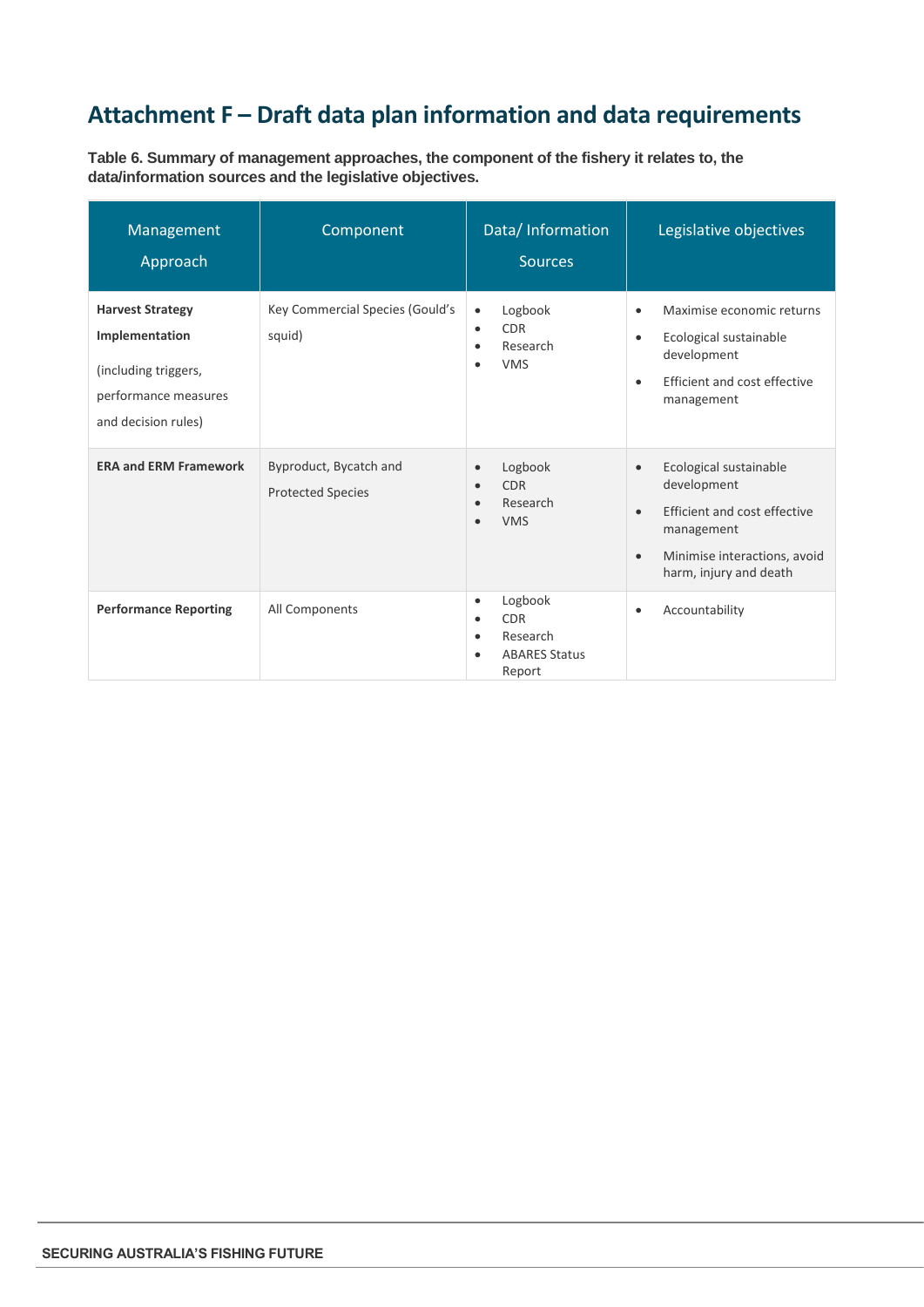# **Attachment G – Identified data gaps and action to collect them**

**Table 7. Identified data gaps and actions to collect them**

<span id="page-26-0"></span>

| Data type           | <b>Variables</b>                                                   | <b>Data Source</b><br>*potential | <b>Current</b><br>coverage  | <b>Purpose and need</b>                                                                                                                                                              | Is data<br>currently<br>verified? | Data gap                                                           | <b>Action</b>                                                                                           |
|---------------------|--------------------------------------------------------------------|----------------------------------|-----------------------------|--------------------------------------------------------------------------------------------------------------------------------------------------------------------------------------|-----------------------------------|--------------------------------------------------------------------|---------------------------------------------------------------------------------------------------------|
| Spatio-<br>temporal | Start and end<br>latitude and<br>longitude of<br>fishing operation | Logbooks                         | 100%<br>(start)<br>0% (end) | Improved spatial information would<br>allow for a better measure of effort<br>and improve ability to correlate<br>catch/catch per unit effort (CPUE)<br>with environmental variables | Yes - VMS                         | End location<br>not currently<br>collected                         | Collect start and end<br>location in logbooks                                                           |
|                     | Date and time of<br>start and end of<br>fishing operation          | Logbooks                         | 100%<br>(date)<br>0% (time) | Catch rates can vary depending on<br>time of year and time of day                                                                                                                    | Yes - VMS                         | Time of start<br>and end of<br>shot not<br>currently<br>collected. | Collect start and end<br>time in logbooks<br>rather than total<br>fishing time                          |
| Environmental       | Sea surface<br>temperature                                         | Logbooks                         | 100%                        | Species availability and<br>encounterability impacted by<br>environmental conditions                                                                                                 | No                                | Unsure how<br>accurate<br>current data is.                         | Use alternative options<br>for collecting sea<br>surface temperature<br>Collect temperature at<br>depth |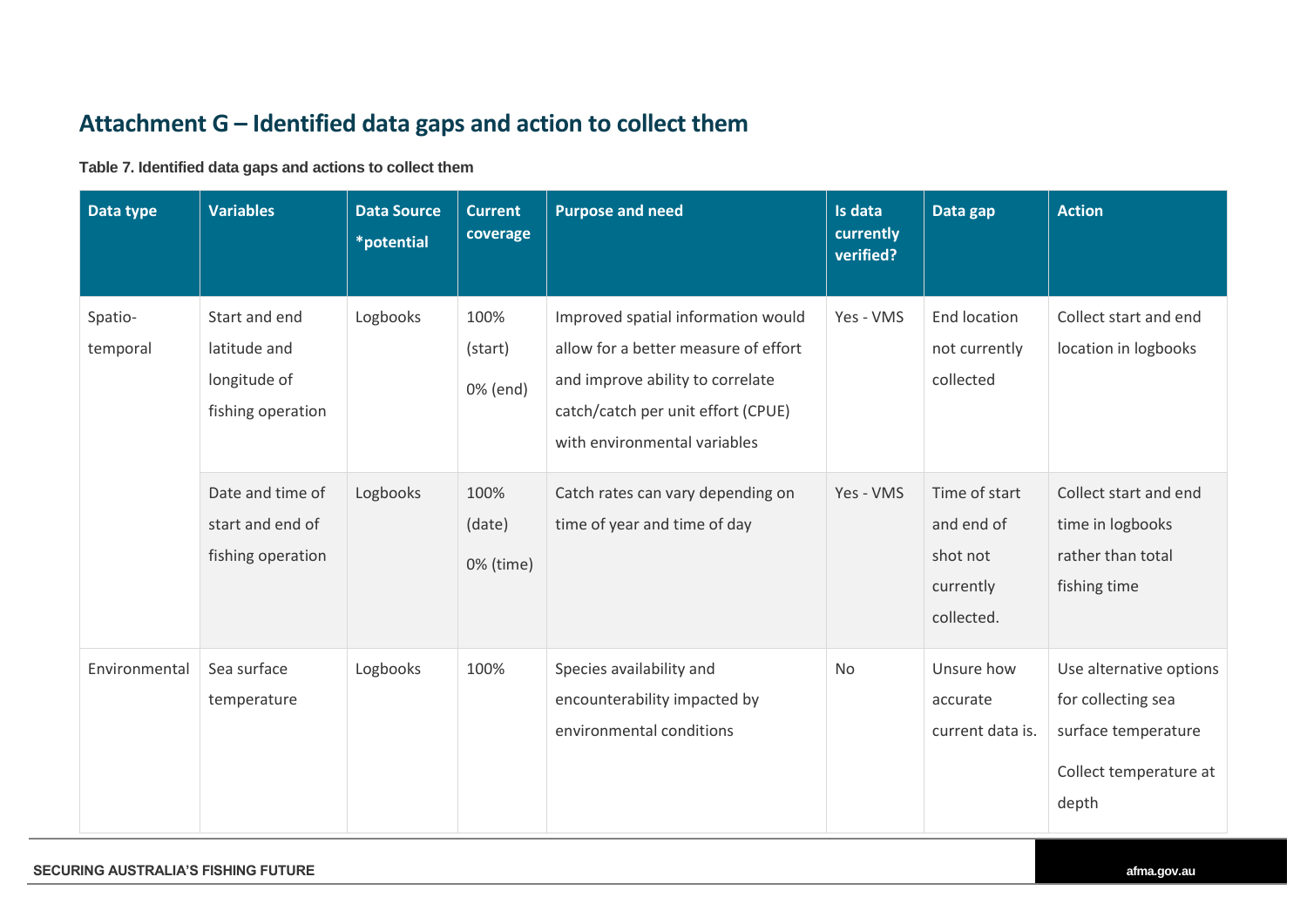| Data type | <b>Variables</b> | <b>Data Source</b><br>*potential | <b>Current</b><br>coverage | <b>Purpose and need</b>                                                              | Is data<br>currently<br>verified? | Data gap                    | <b>Action</b>                                               |
|-----------|------------------|----------------------------------|----------------------------|--------------------------------------------------------------------------------------|-----------------------------------|-----------------------------|-------------------------------------------------------------|
|           | Current strength | Logbook *                        | 0%                         | Species availability and<br>encounterability impacted by<br>environmental conditions | <b>No</b>                         | Not currently<br>collected. | Collect current<br>strength                                 |
|           | Sea state        | Logbook *                        | 0%                         | Species availability and<br>encounterability impacted by<br>environmental conditions | <b>No</b>                         | Not currently<br>collected. | Collect information on<br>sea state, such as wave<br>height |
|           | Turbidity        | Logbook *                        | 0%                         | Species availability and<br>encounterability impacted by<br>environmental conditions | <b>No</b>                         | Not currently<br>collected. | Collect information on<br>turbidity                         |
|           | Cloud cover      | Logbook                          | 0%                         | Species availability and<br>encounterability impacted by<br>environmental conditions | <b>No</b>                         | Not currently<br>collected. | Collect information on<br>cloud cover                       |
|           | Moon phase       | Logbook *                        | 100%                       | Species availability and<br>encounterability impacted by<br>environmental conditions | <b>No</b>                         | Not currently<br>collected. | Use alternative options<br>for collecting moon<br>phase     |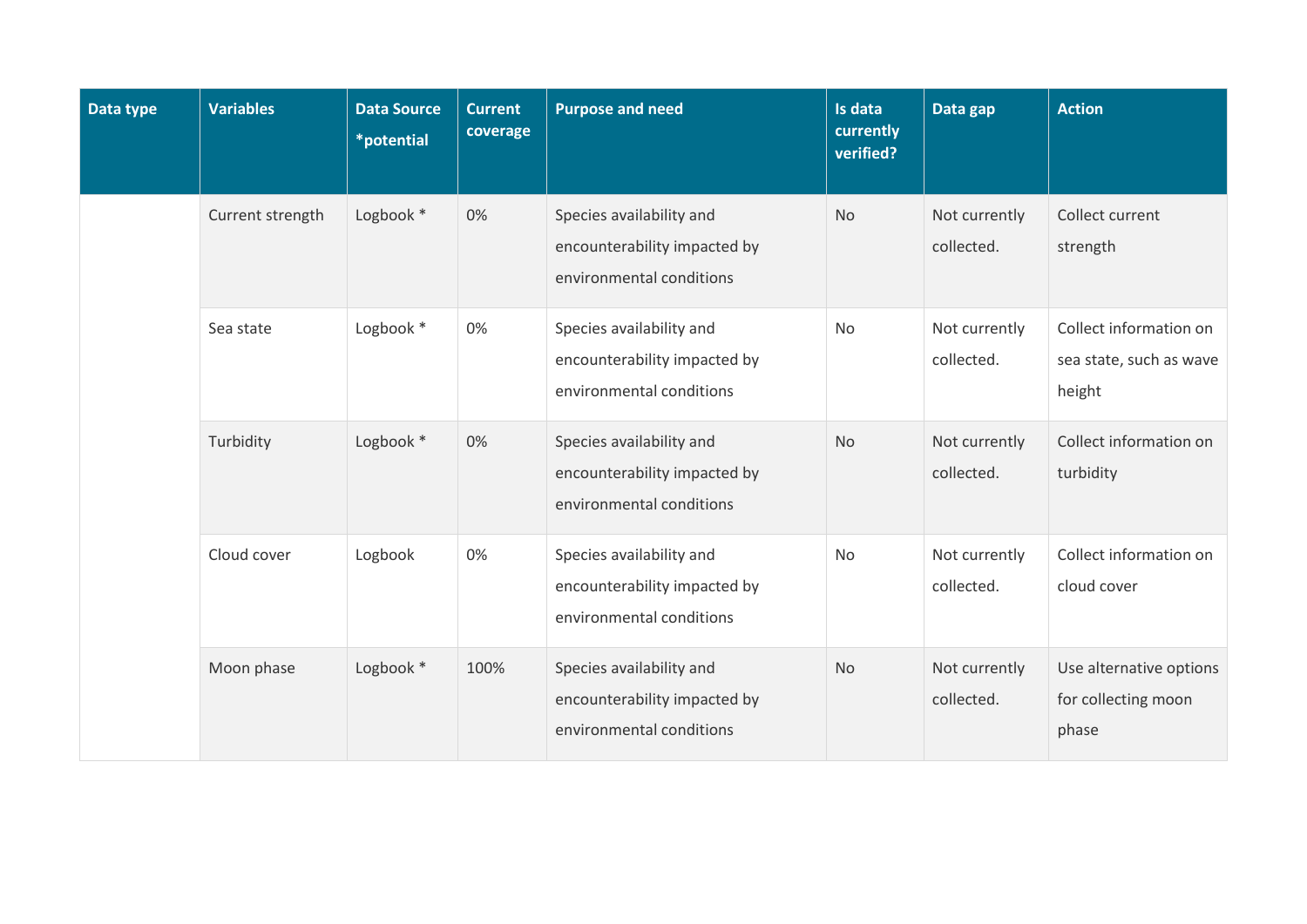| Data type                 | <b>Variables</b>         | <b>Data Source</b><br>*potential   | <b>Current</b><br>coverage | <b>Purpose and need</b>                                                        | Is data<br>currently<br>verified? | Data gap                                 | <b>Action</b>                                                                                       |
|---------------------------|--------------------------|------------------------------------|----------------------------|--------------------------------------------------------------------------------|-----------------------------------|------------------------------------------|-----------------------------------------------------------------------------------------------------|
| Vessel and<br>gear        | $\overline{\phantom{a}}$ | Logbook *                          | 0%                         | To inform CPUE standardisations.                                               | <b>No</b>                         | Not currently<br>collected.              | Discuss with industry<br>the different variables<br>that may affect CPUE                            |
| <b>Discarded</b><br>Catch | Gould's Squid            | Logbooks                           | 100%                       | Provides information on the level of<br>discarded Gould's squid in the fishery | <b>No</b>                         | Unclear how<br>accurate<br>reporting is. | Action in Bycatch and<br>Discarding Workplan -<br>write to operators as<br>part of season rollover. |
|                           | Bycatch                  | Logbooks                           | 100%                       | Provides information on the level of<br>bycatch discarding in the fishery      | No                                | Unclear how<br>accurate<br>reporting is. | Action in Bycatch and<br>Discarding Workplan -<br>write to operators as<br>part of season rollover. |
|                           | Depredation              | Comments<br>section of<br>logbooks | 100%                       | Provides information on the loss of<br>catch due to depredation                | No                                | Unclear how<br>accurate<br>reporting is. | Discuss with operators<br>the extent of<br>depredation in the<br>fishery                            |